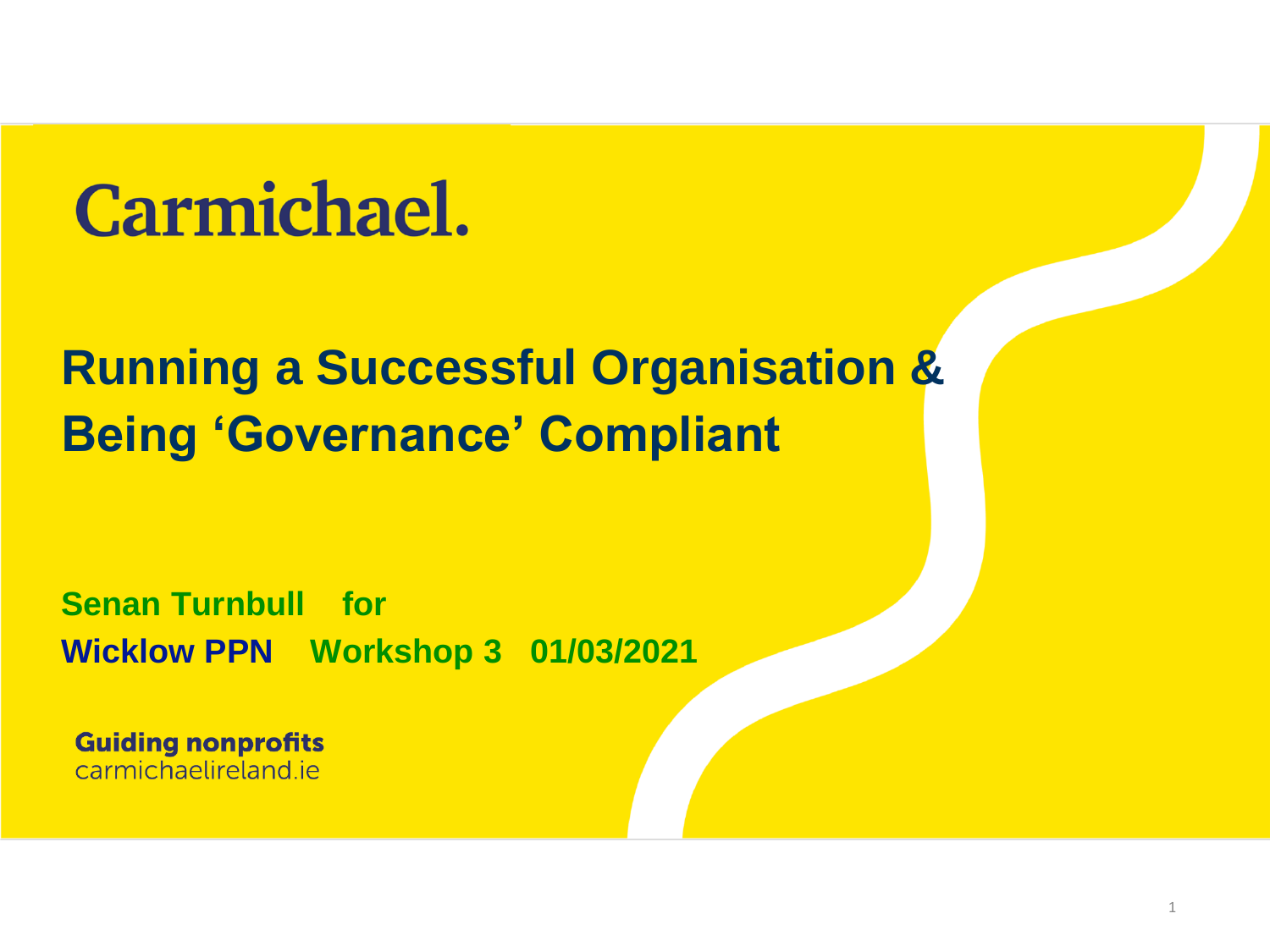### **Before today…**

- Participants will hopefully have;
- Reviewed Principles 3 and 4 (and maybe Principles 1 & 2 also) to see what documents there were to indicate compliance with each standard.
- Looked at what needed to be done and developed a work programme of what you need to write/adapt and allocated a lead person/group to do the work setting a time-frame to carry it out.
- HOW DID IT GO?....QUESTIONS/COMMENTS/OBSERVATIONS
- Looked ahead at Principles 5 and 6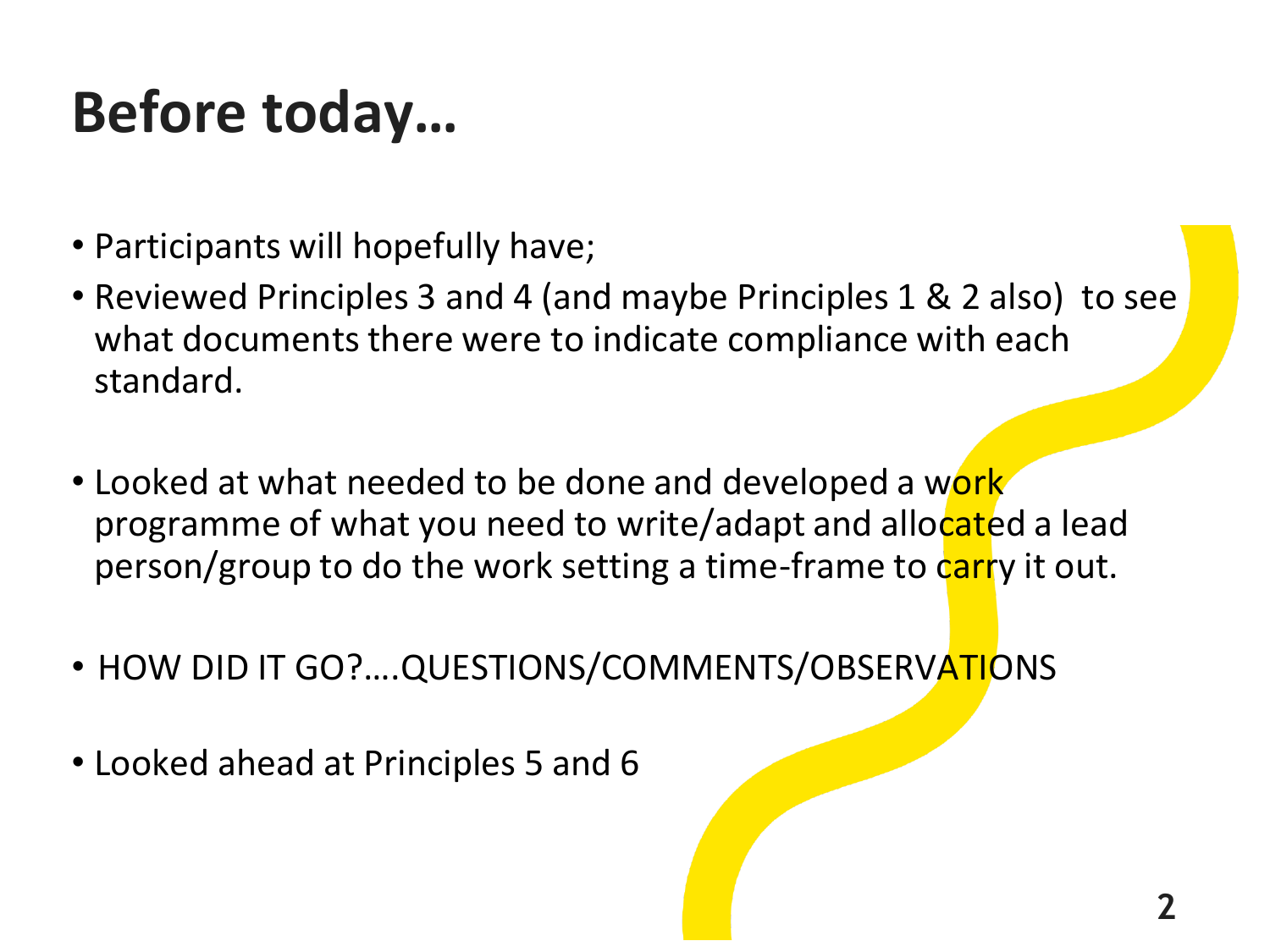#### •**Recap on**

#### •**Workshop 1 - Principles 1 & 2**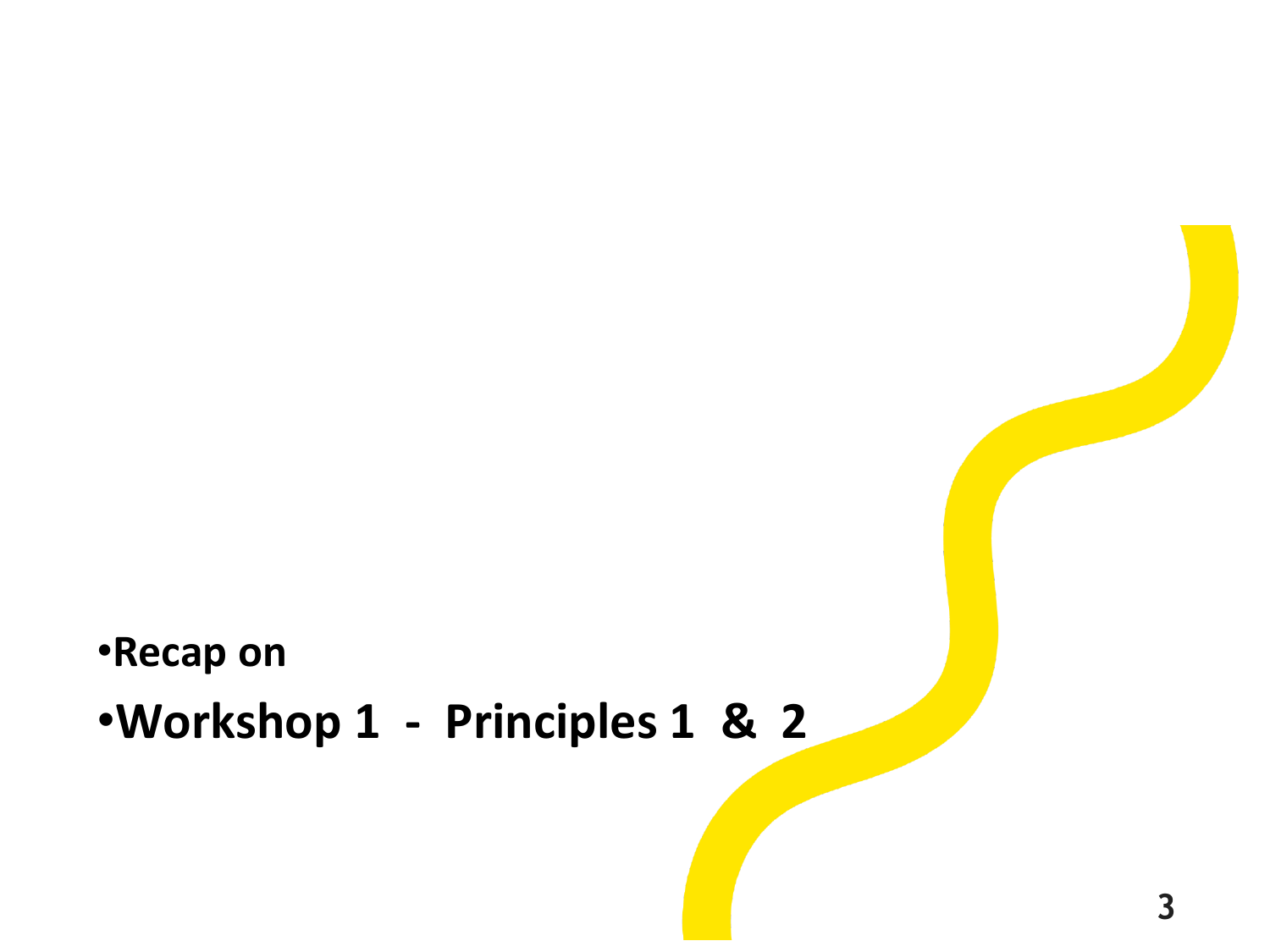### **Principle 1: Advancing Charitable Purpose**

#### • **Five CORE Standards**

- 1.1.Be clear about the purpose of your charity……
- 1.2. Consider whether or not any private benefit arises.
- 1.3. Agree an achievable plan for at least the next year.......
- 1.4. Make sure your charity has the resources it needs to do the activities you plan……..
- 1.5. From time to time, review what you are doing........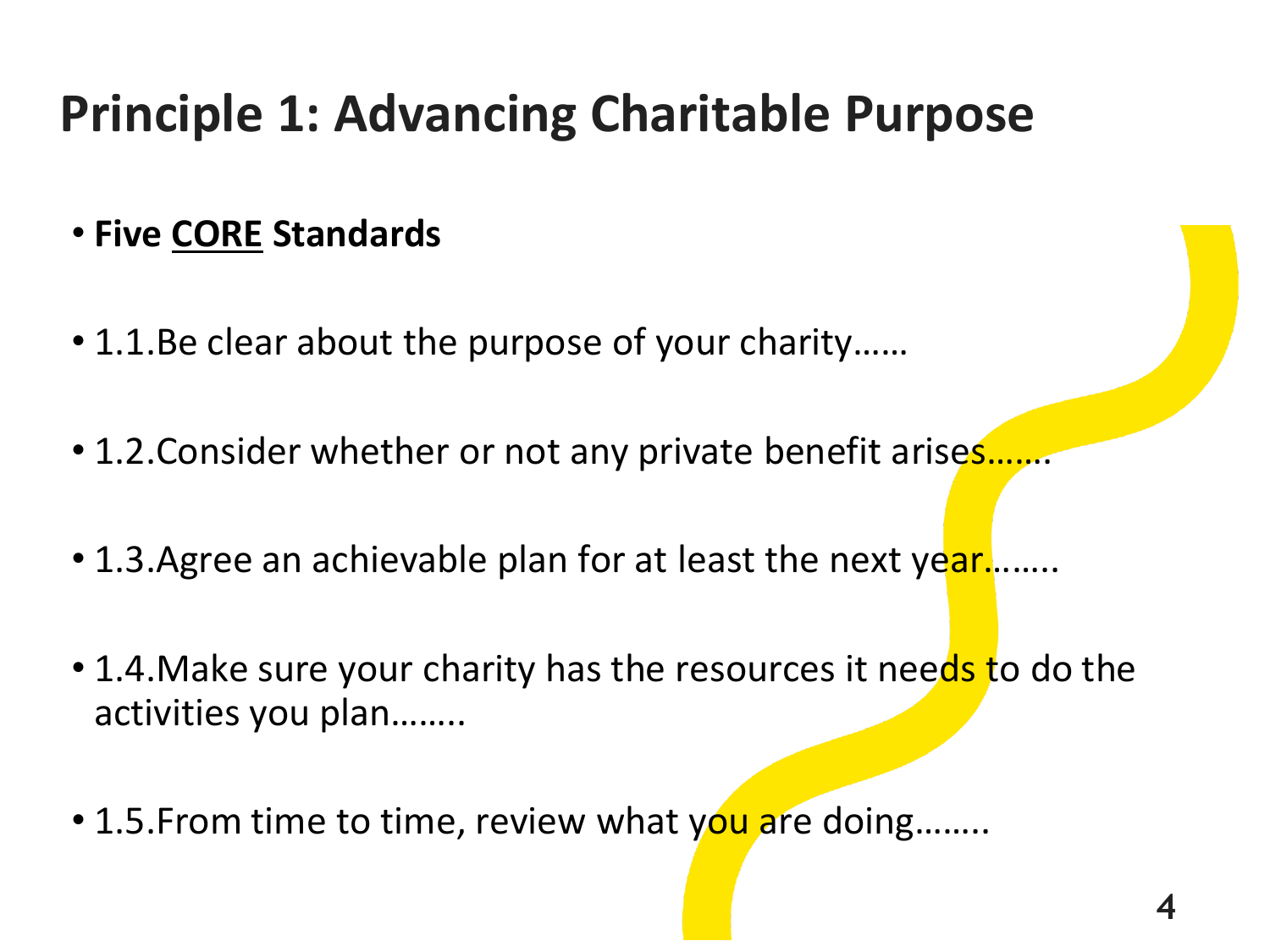### **Principle 1: Advancing Charitable Purpose**

- **Three ADDITIONAL Standards -***(no additional Standards)*
- 1.6. Develop your charity's strategic plan and associated operational plans.
- 1.7 Make sure there is an appropriate system in place to: - monitor progress against your plans; and - evaluate the effectiveness of your work.
- 1.8. From time to time, consider the advantages and disadvantages of working in partnership with other charities, including merging or dissolving (winding up).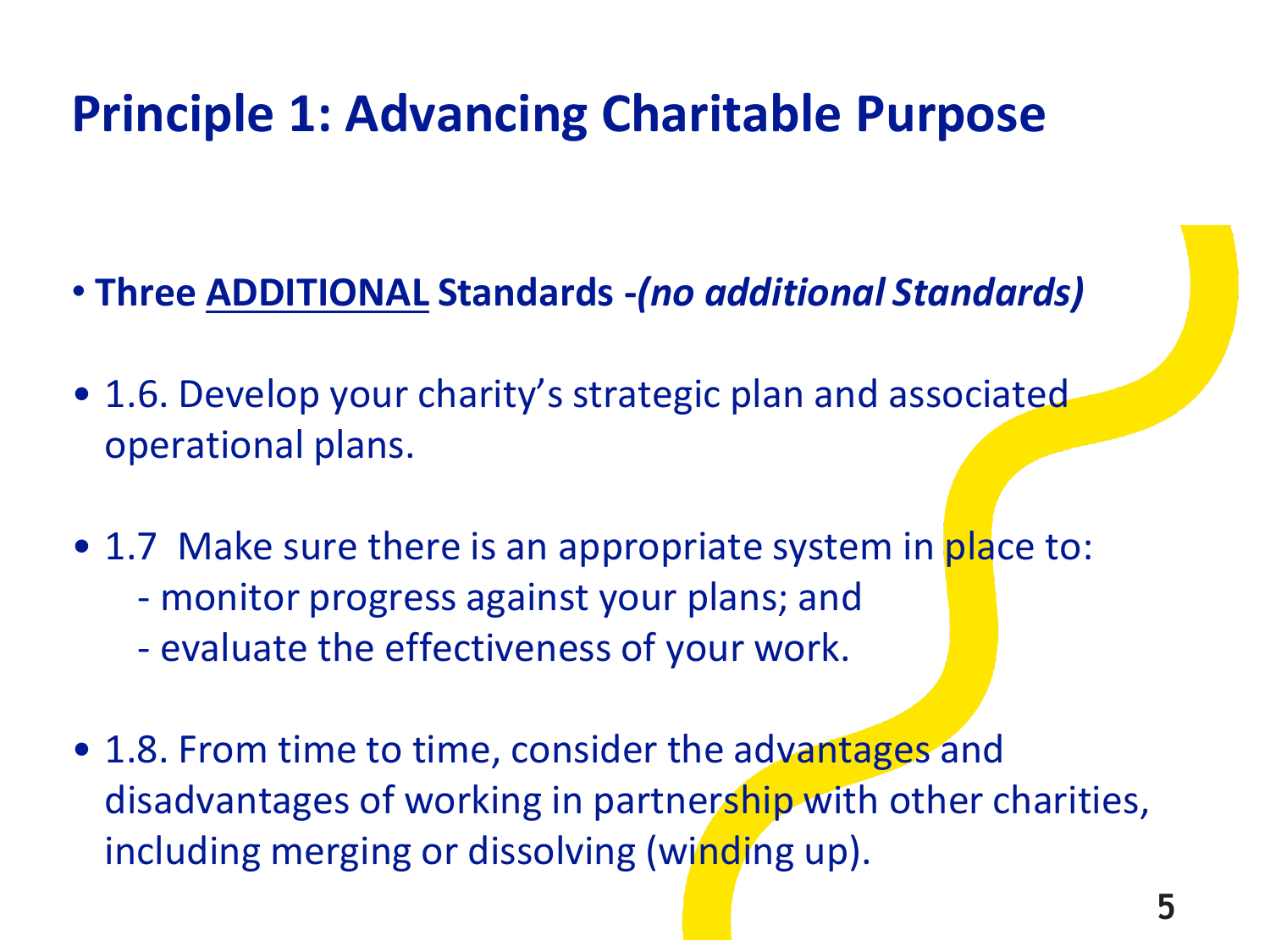## **Principle 2: Behaving with Integrity**

#### • **Three CORE standards**

- 2.1. Agree the basic values that matter to your charity and publicise these, so that everyone involved understands the way things should be done and how everyone is expected to behave.
- 2.2. Decide how you will deal with conflicts of interests and conflicts of loyalties. You should also decide how you will adhere to the Charities Regulator's guidelines on this topic.
- 2.3. Have a code of conduct for your board that is signed by all charity trustees. It must make clear the standard of behaviour expected from charity trustees. This includes things like maintaining confidentiality and what to do in relation to: gifts and hospitality, and out-of-pocket expenses.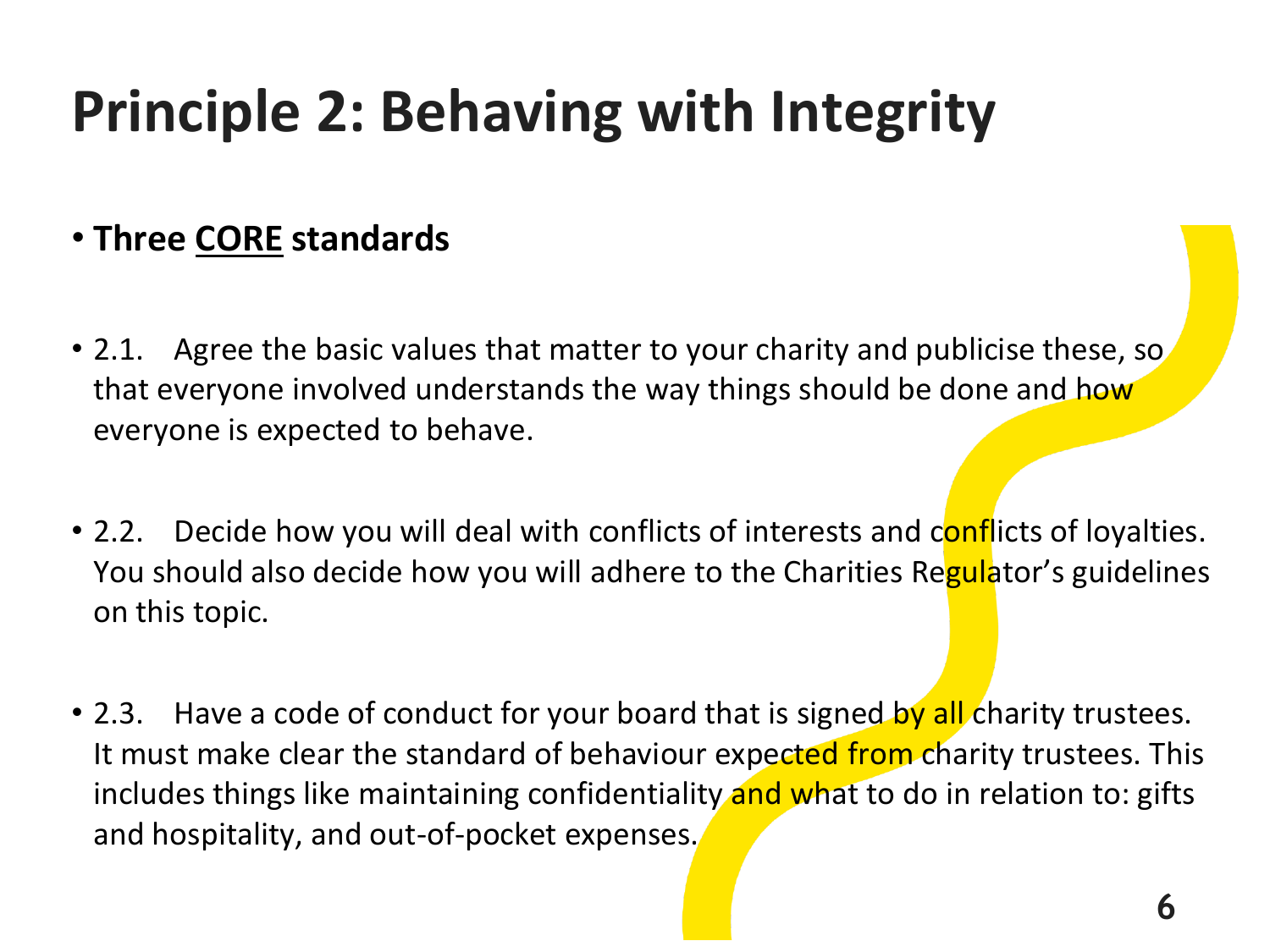#### •**Recap on** •**Workshop 2 - Principles 3 & 4**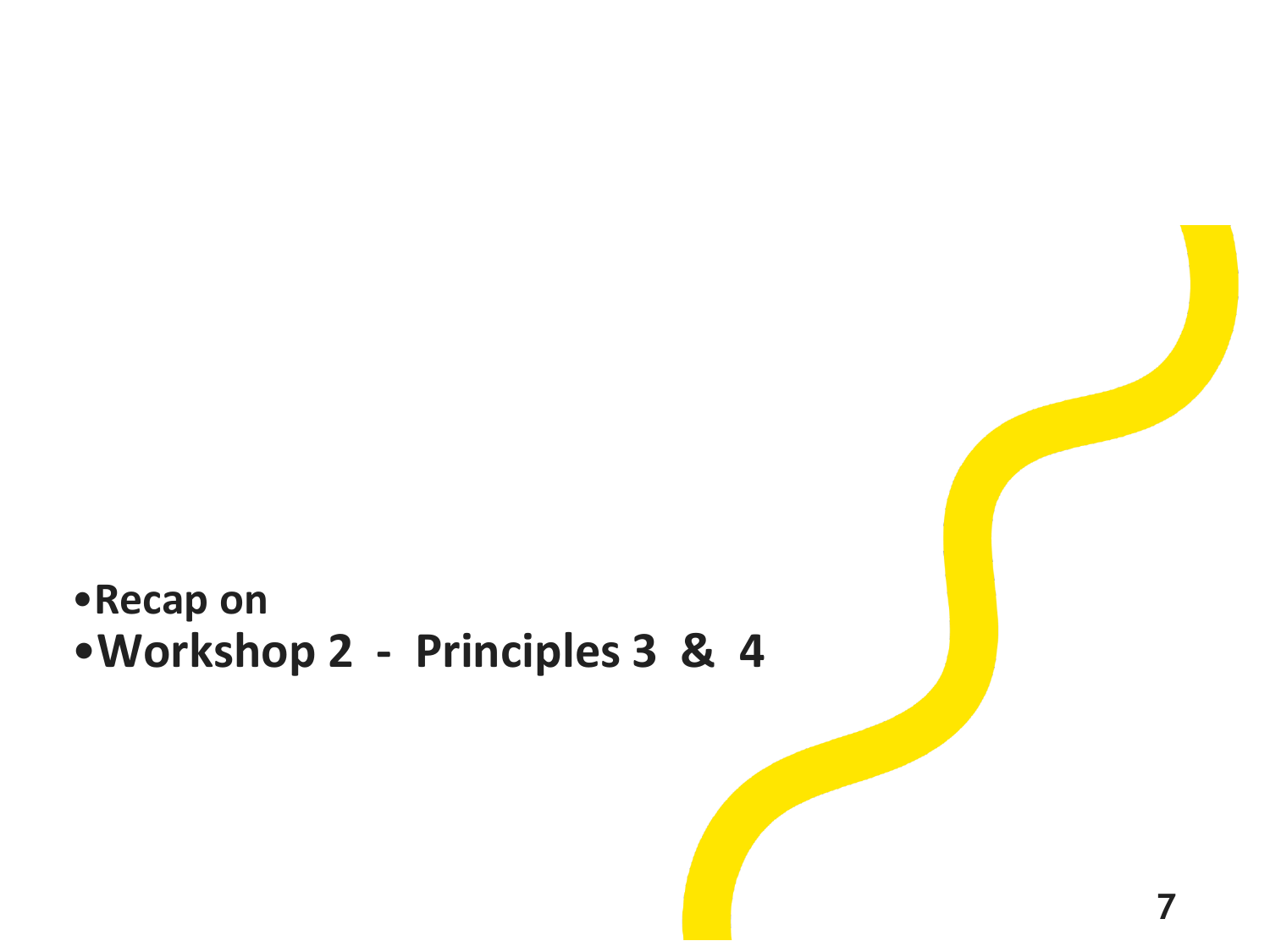### **Principle 3 - Leading People**

#### •**Four CORE Standards**

- •3.1. Be clear about the roles of everyone working in and for your charity, both on a voluntary and paid basis.
- •3.2. Make sure there are arrangements in place for the effective involvement of any volunteers, including what to do if any problems arise.
- •3.3. Make sure there are arrangements in place that comply with employment legislation for all paid staff including:

- recruitment; - training and development; - support, supervision and appraisal; remuneration (money paid for work) and dismissal.

•3.4. Agree operational policies where necessary, to guide the actions of everyone involved in your charity.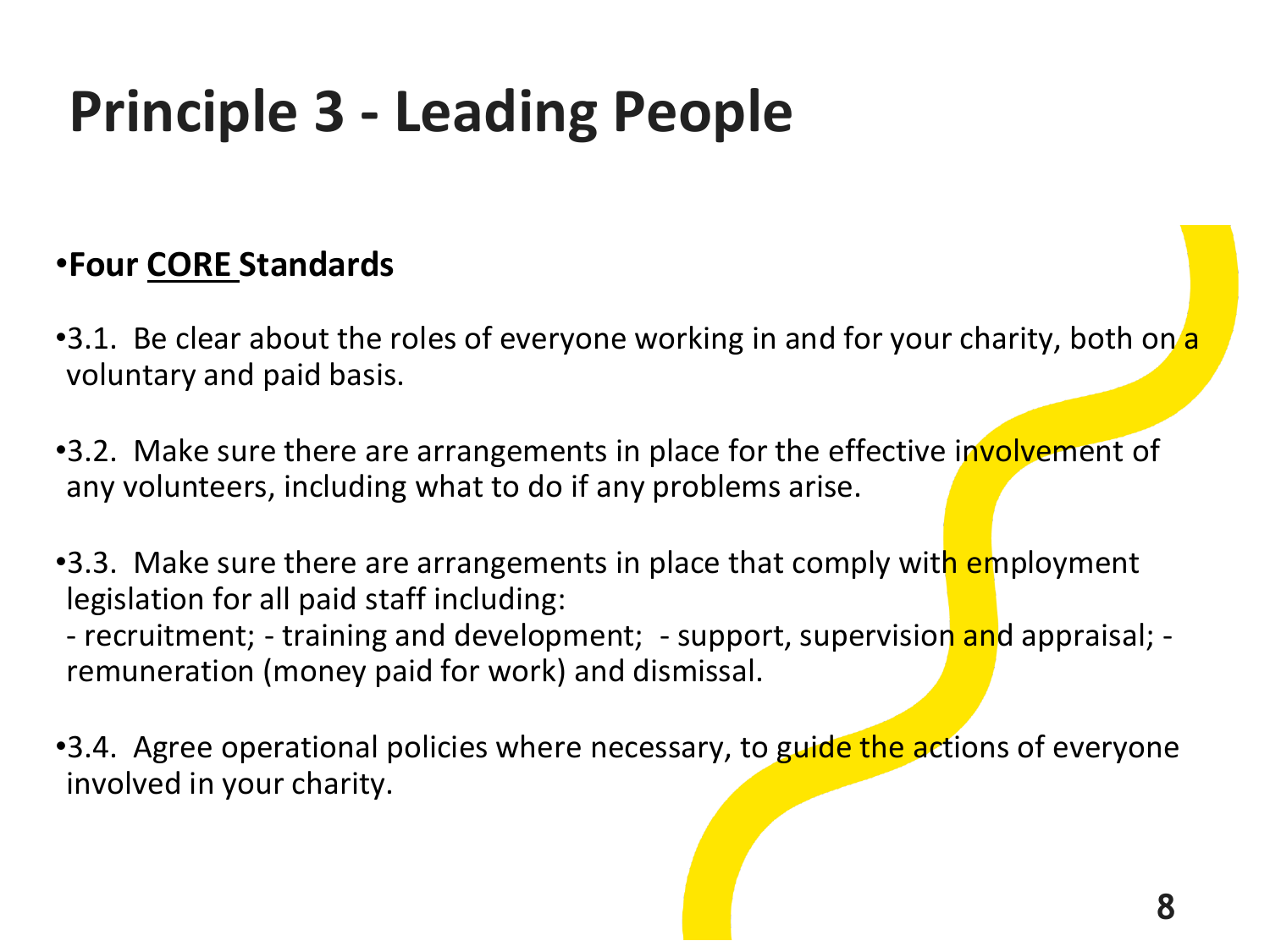### **Principle 3 - Leading People**

#### •**Three ADDITIONAL Standards**

- •3.5. Make sure to document the roles, legal duties and delegated responsibility for decision-making of:
- individual charity trustees and the board as a whole, any subcommittees or working groups, - staff and volunteers.
- •3.6. Make sure that there are written procedures in place which set out how volunteers are:
- recruited, supported and supervised while within your charity, and the conditions under which they exit.

•3.7. Decide how you will develop operational policy in your charity. You also need to decide how your charity trustees will make sure that the policy is put in place and kept up to date.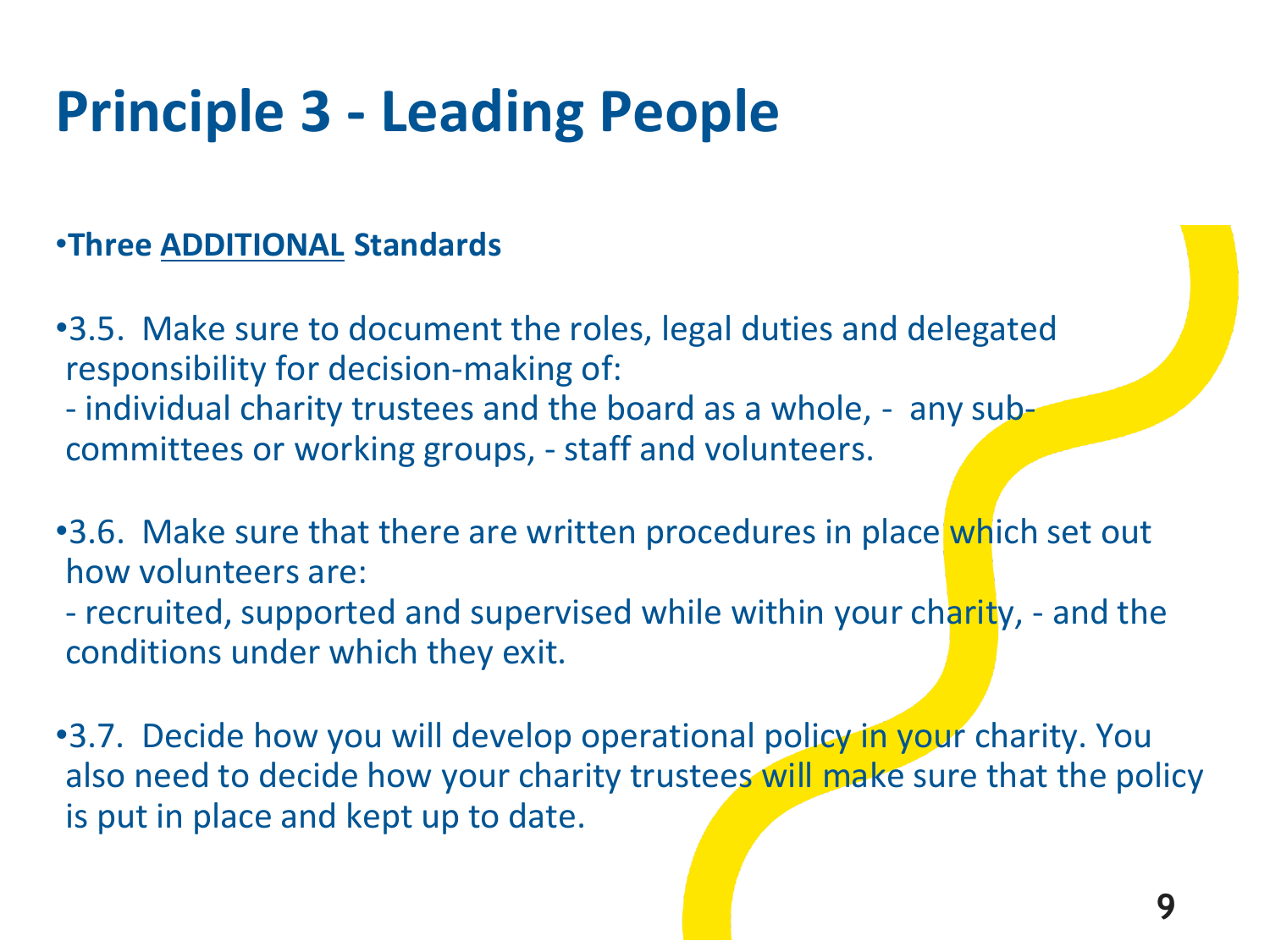## **Principle 4 - Exercising Control**

#### •**Six CORE Standards**

•4.1. Decide if your charity's current legal form and governing document are fit for purpose. Make changes if necessary, telling the Charities Regulator in advance that you are doing so.

•4.2. Find out the laws and regulatory requirements that are relevant to your charity and comply with them.

•4.3. If your charity raises funds from the public, read the Charities Regulator's guidelines10 on this topic and make sure that your charity adheres to them as they apply to your charity.

•4.4. Make sure you have appropriate financial controls in place to manage and account for your charity's money and other assets11.

•4.5. Identify any risks your charity might face and how to manage these.

•4.6. Make sure your charity has appropriate and adequate insurance cover.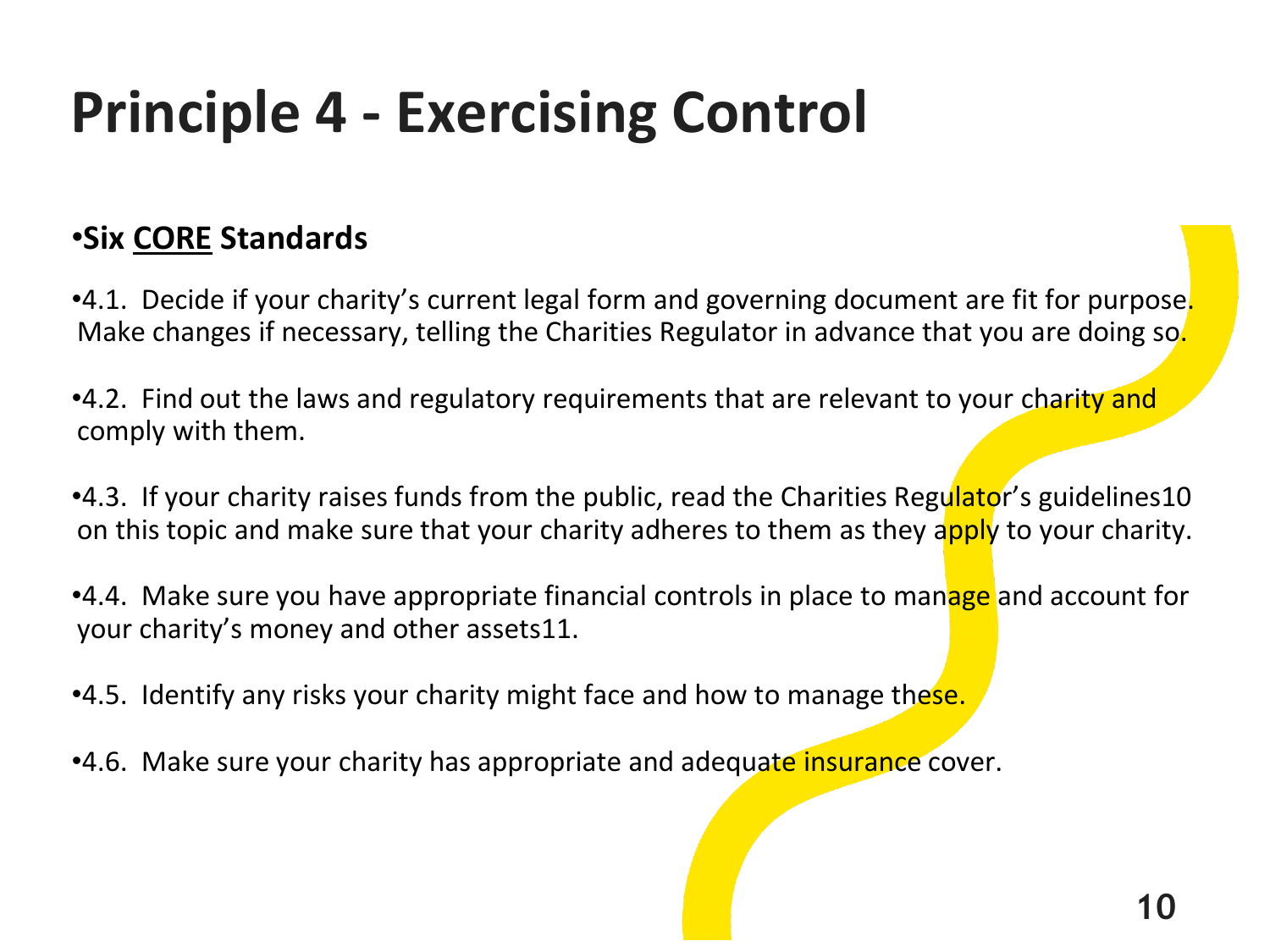- **Three ADDITIONAL Standards**
- 4.7. Have written procedures to make sure that you comply with all relevant legal and regulatory requirements.
- 4.8. Make sure there is a formal risk register that your board regularly reviews.
- 4.9. Consider adopting additional good practice standards that are relevant to the particular work that your charity does.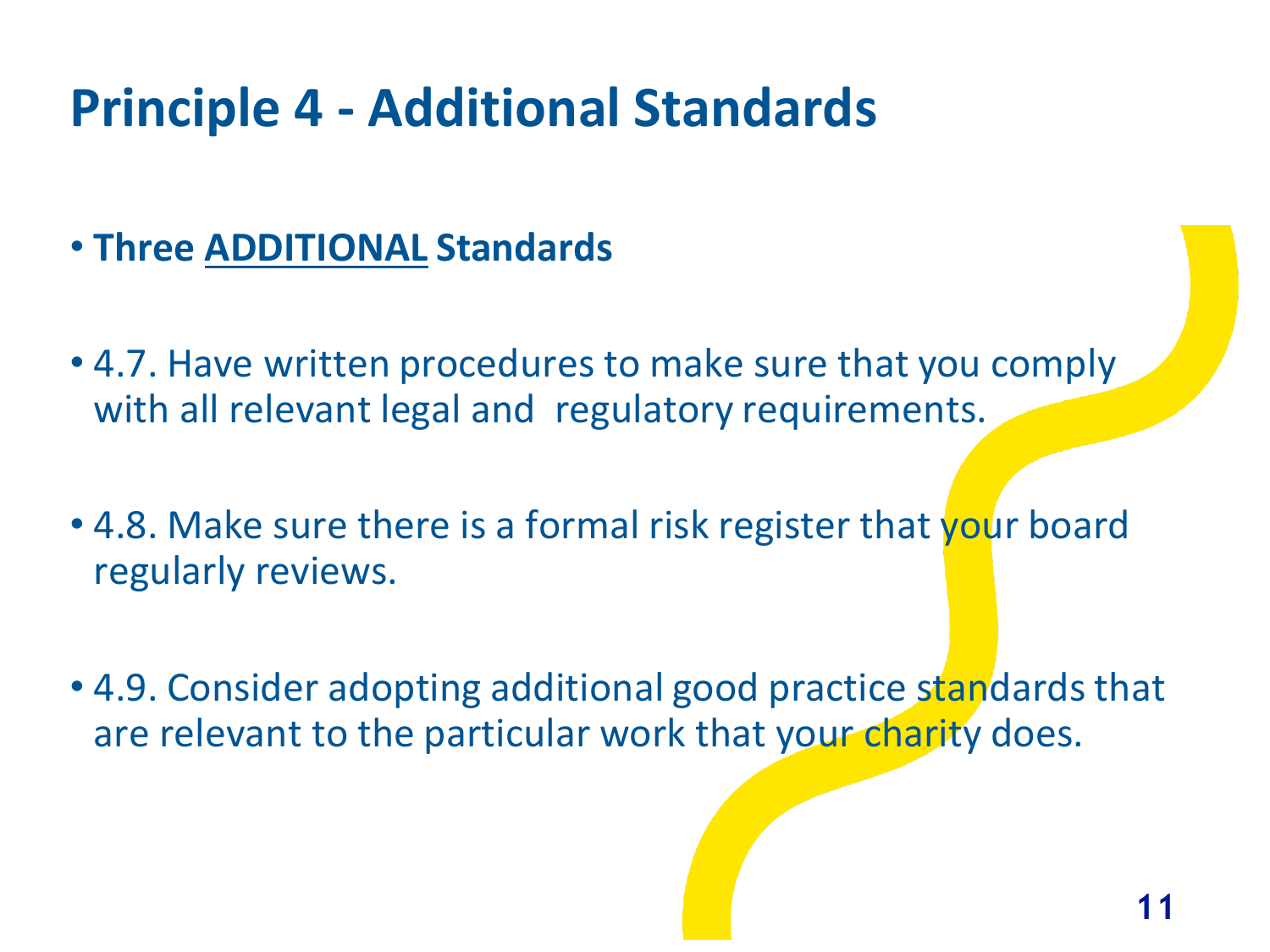### • **Today; Principles 5 & 6**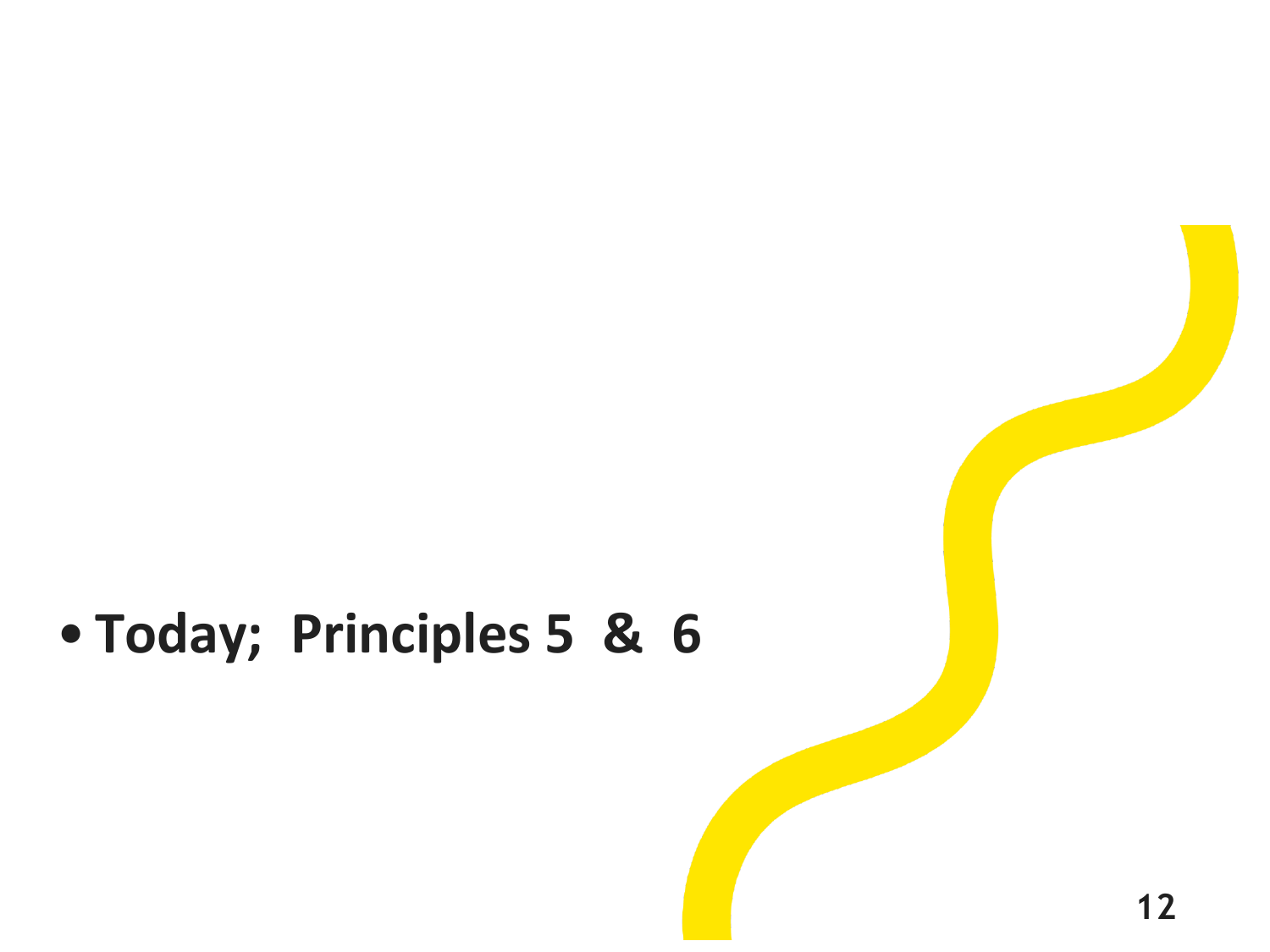- Nine **Core** Standards
- 5.1. Identify charity trustees with relevant **skills**
- 5.2. Hold regular board meetings. Give enough notice before meetings and provide prepared agendas
- 5.3. Board agendas should include activities, finance and conflicts of interests and loyalties
- 5.4. Make sure that there is enough information to make informed decisions which are recorded accurately in the **minutes**
- 5.5. Consider introducing term limits for your charity trustees, with a suggested maximum of nine years in total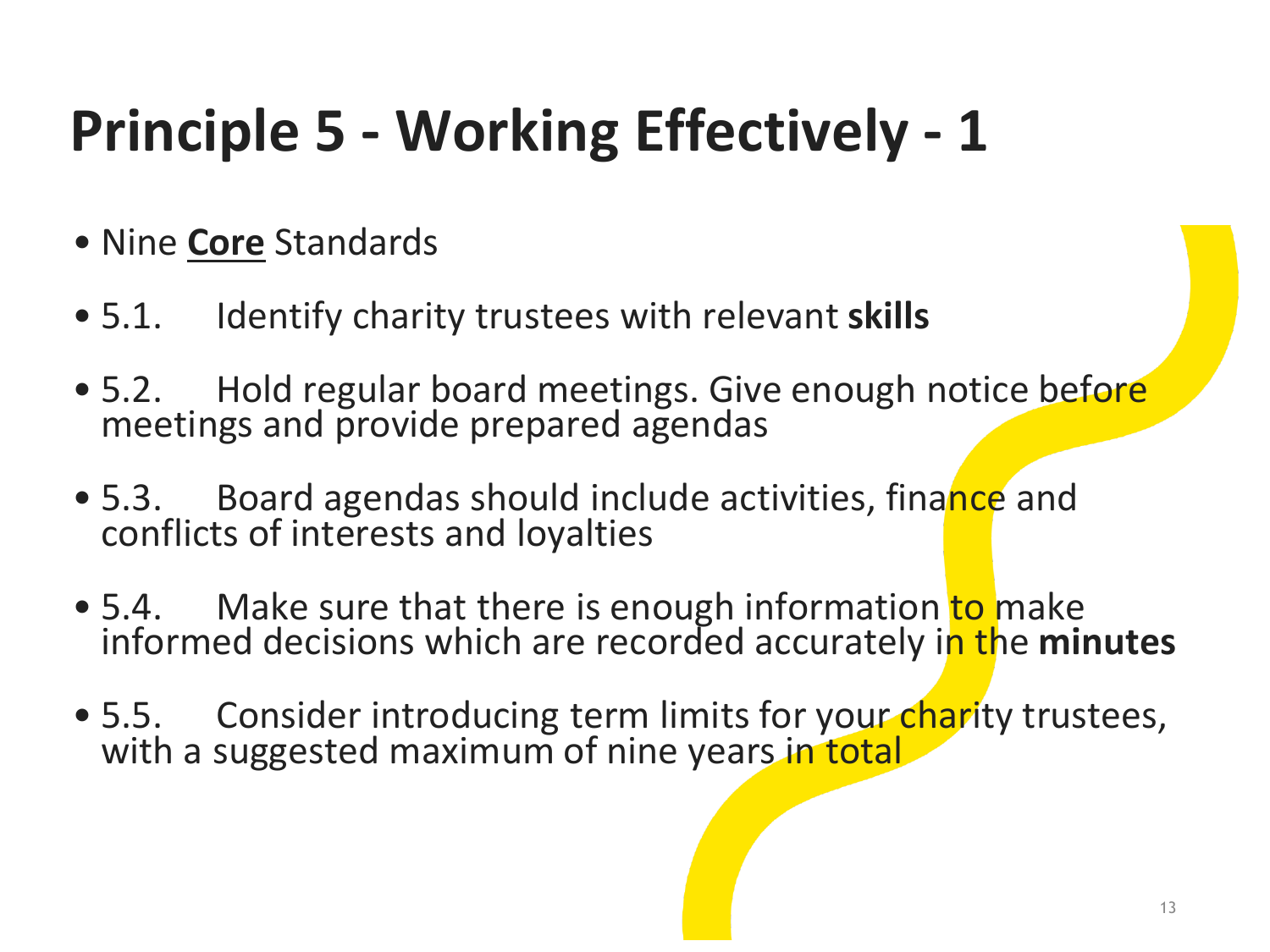- 5.6. Recruit suitable new charity trustees as necessary and make sure that they receive an induction
- 5.7. Make sure all of your trustees understand their roles, their governing document and this Code.
- 5.8. Commit to resolving problems and emerging issues as quickly as possible
- 5.9. From time to time, review how your board operates and make any necessary improvements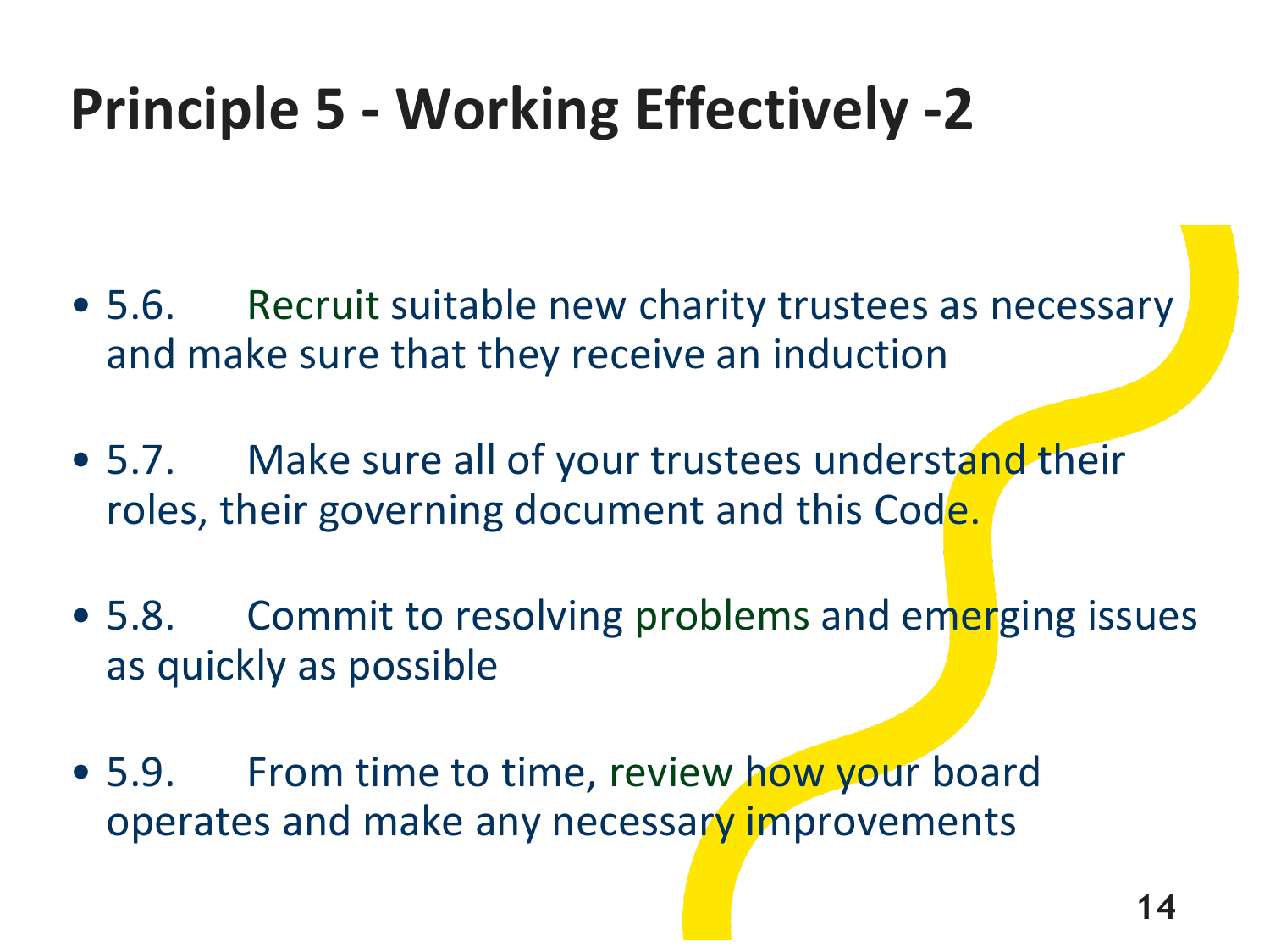- **CORE 5.1. Identify directors/trustees with the necessary skills to undertake any designated roles set out in your governing document and other roles as appropriate within the board.**
- Conduct a skills audit of the board and committees to identify what training and support current directors might need to be able to carry out their responsibilities and to prioritise what skill sets are required for incoming directors and committee members.
- Have a procedure about identifying new members e.g through committees before possible Board membership.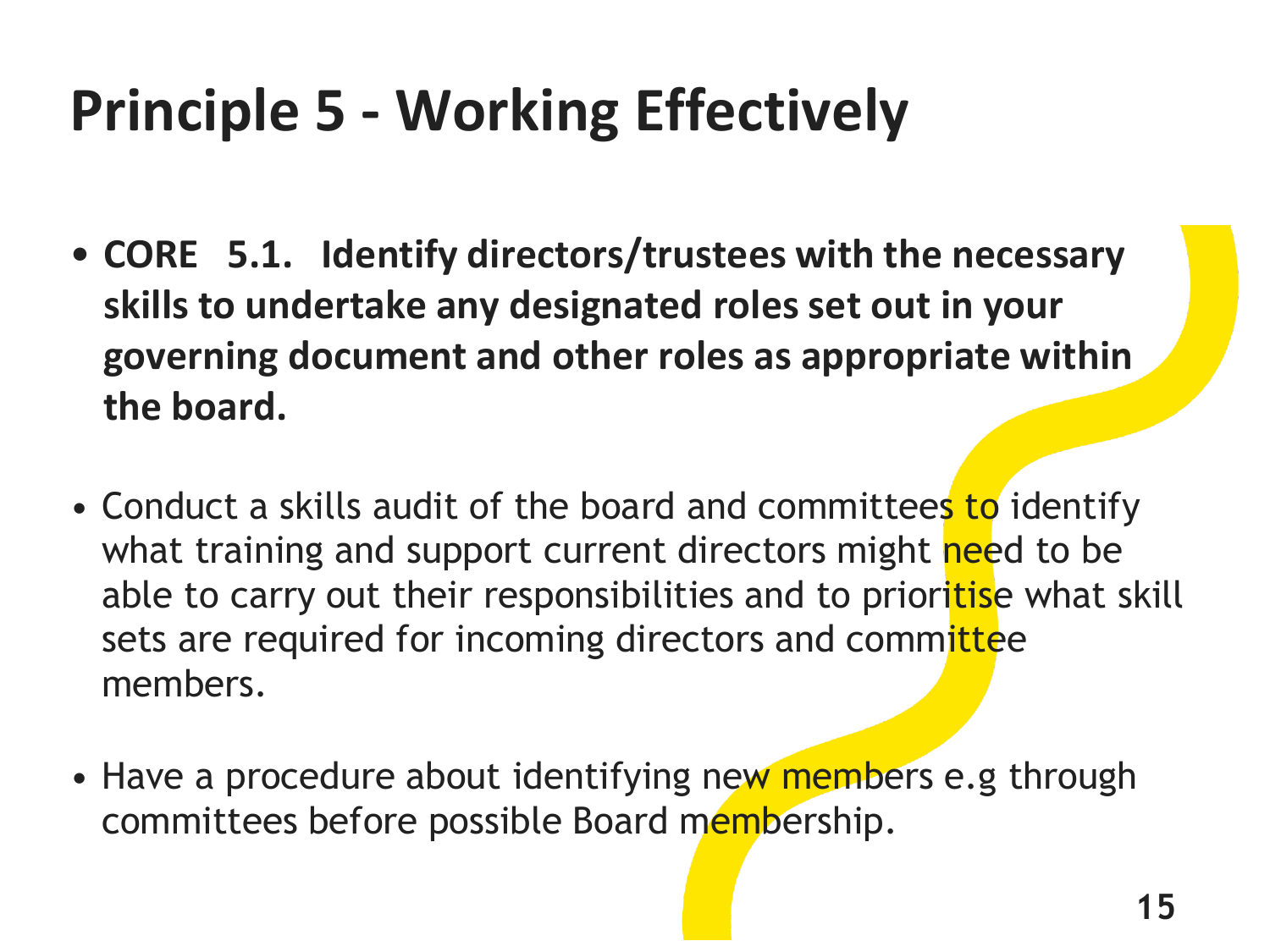- **CORE 5.2. Hold regular board meetings. Give enough notice before meetings and provide prepared agendas**
- Adopt a set of Standing Orders which set out exactly how this must be done e.g agree an annual schedule every November, timeframe for the circulation of: draft minutes, agenda and material for meetings, conduct at meetings etc.
- No AOB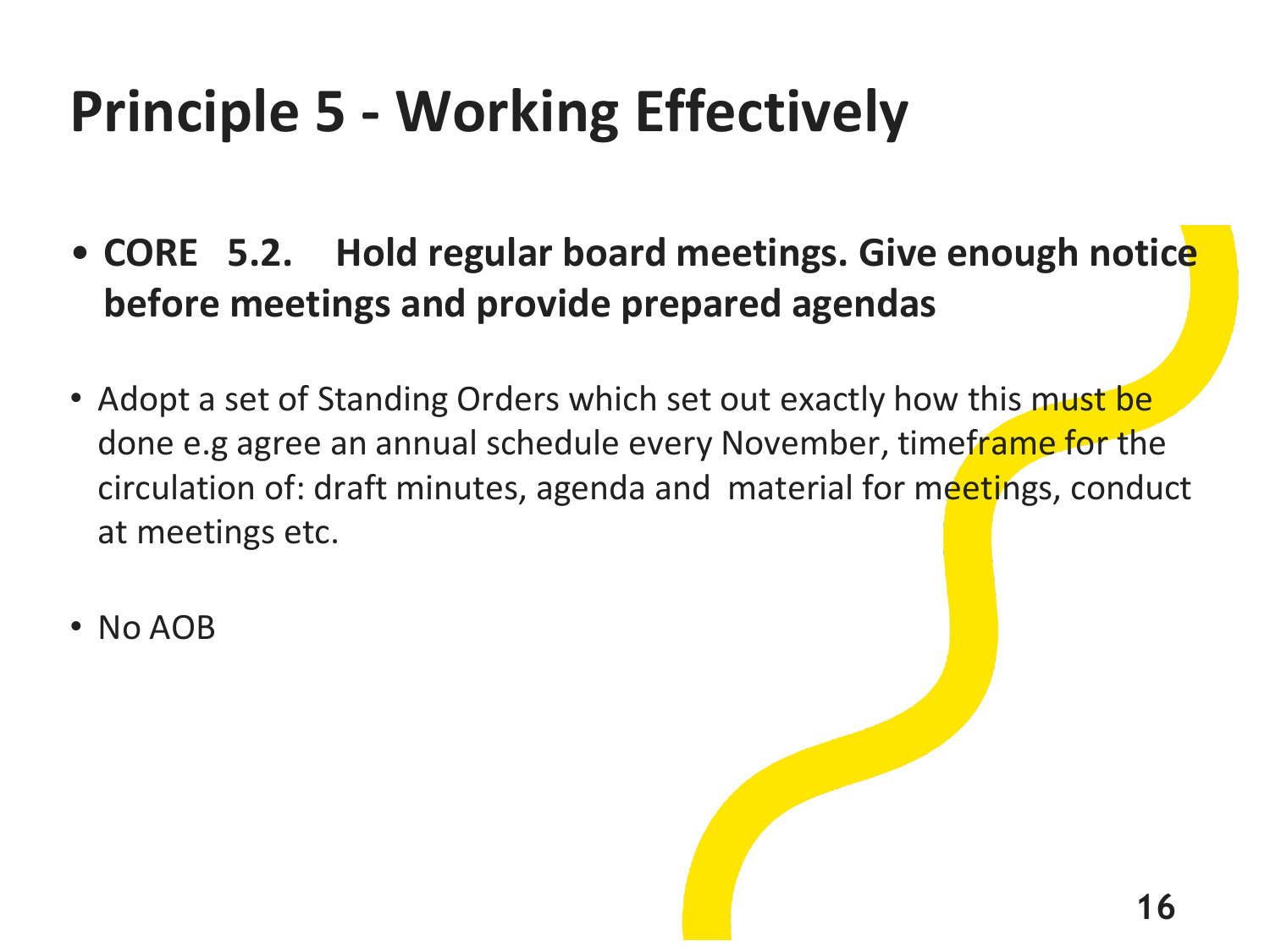- **CORE 5.3. At a minimum, your board agendas should always include these items: reporting on activities; review of finances; and conflicts of interests and loyalties.**
	- 1 Quorum and Noting of Attendance, apologies and absences
- · 2 To choose a person to chair the meeting if the Chairperson is absent.
- 3 Adoption of the Agenda with possible additions
- 4 Declaration of Conflict(s) of Interest
- · 5 To approve as a correct record and sign the minutes of the last meeting.
- 6 Matters of information/update but not for discussion arising from the minutes not otherwise being reported on
- 7 Noting and/or approving minutes of Sub-Committee meetings
- 8 (Report on activities and matters for consideration by the Manager/Administrator/or other senior member of staff *if such a position exists and/or officers and other volunteers*)
- 9 Items for Detailed Discussion and/or Decision always including finance with income/expenditure against budget year to date and variations including implications for year end
- 10 Policies/Procedures for Review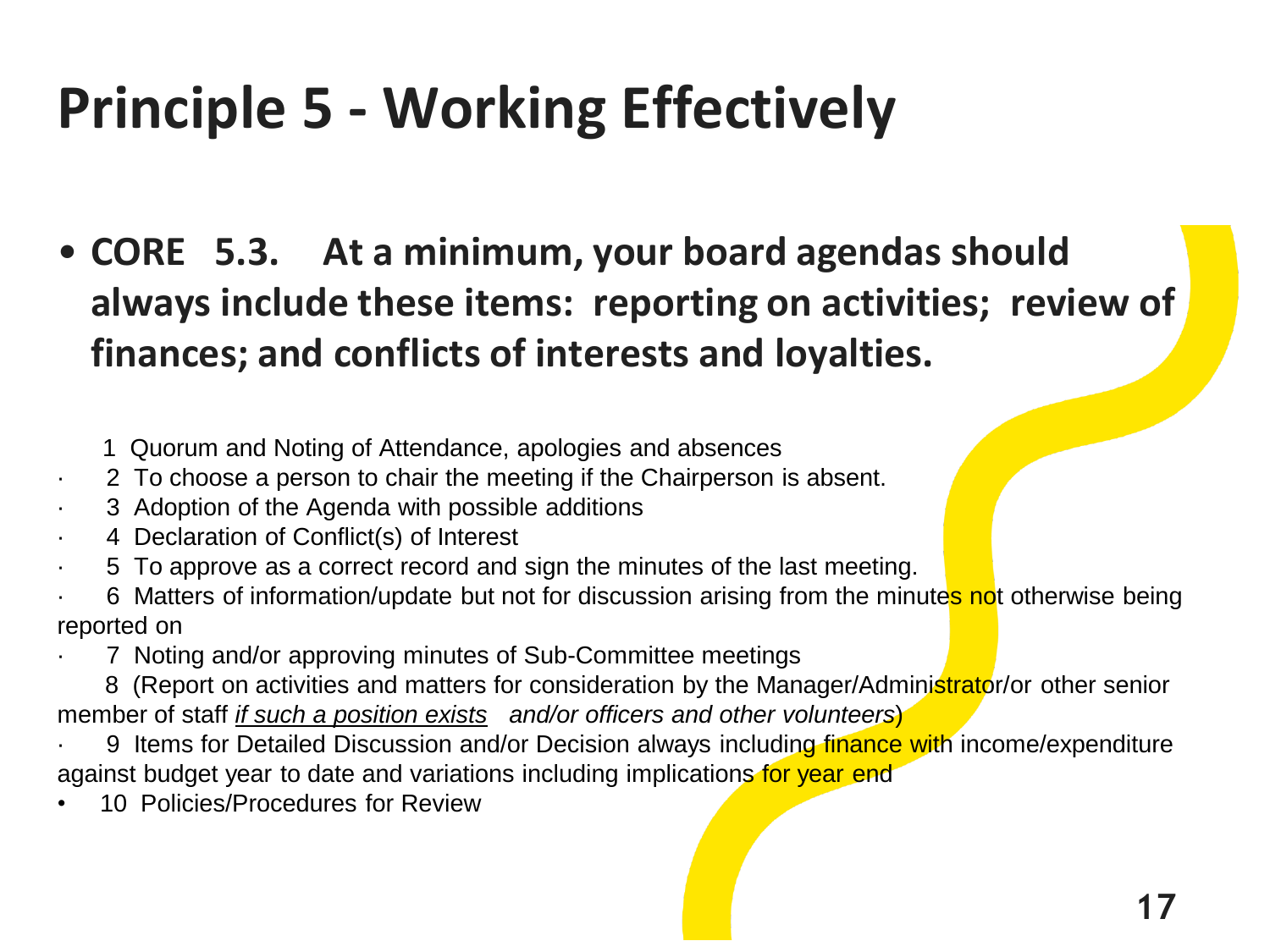- **CORE 5.4. Make sure that your directors/trustees have the facts to make informed decisions at board meetings and that these decisions are recorded accurately in the minutes.**
- If at all possible have written reports to accompany every item where a decision is required. This will reduce the need for long minutes as the essence of the decision is in the paper
- Minutes to focus on decisions made e.g. who is to do what and when. Recording who said what is irrelevant. Meetings are about making and accepting collective decisions
- [https://www.charitiesregulator.ie/media/1688/guidance-note-on-minute](https://www.charitiesregulator.ie/media/1688/guidance-note-on-minute-taking.pdf)taking.pdf
- Appendix A [Explanatory sample board minutes](https://www.charitiesregulator.ie/media/1689/appendix-a-explanatory-sample-board-minutes.pdf) (PDF)
- Appendix B [Board minutes template](https://www.charitiesregulator.ie/media/1690/appendix-b-board-minutes-template.docx) (WORD)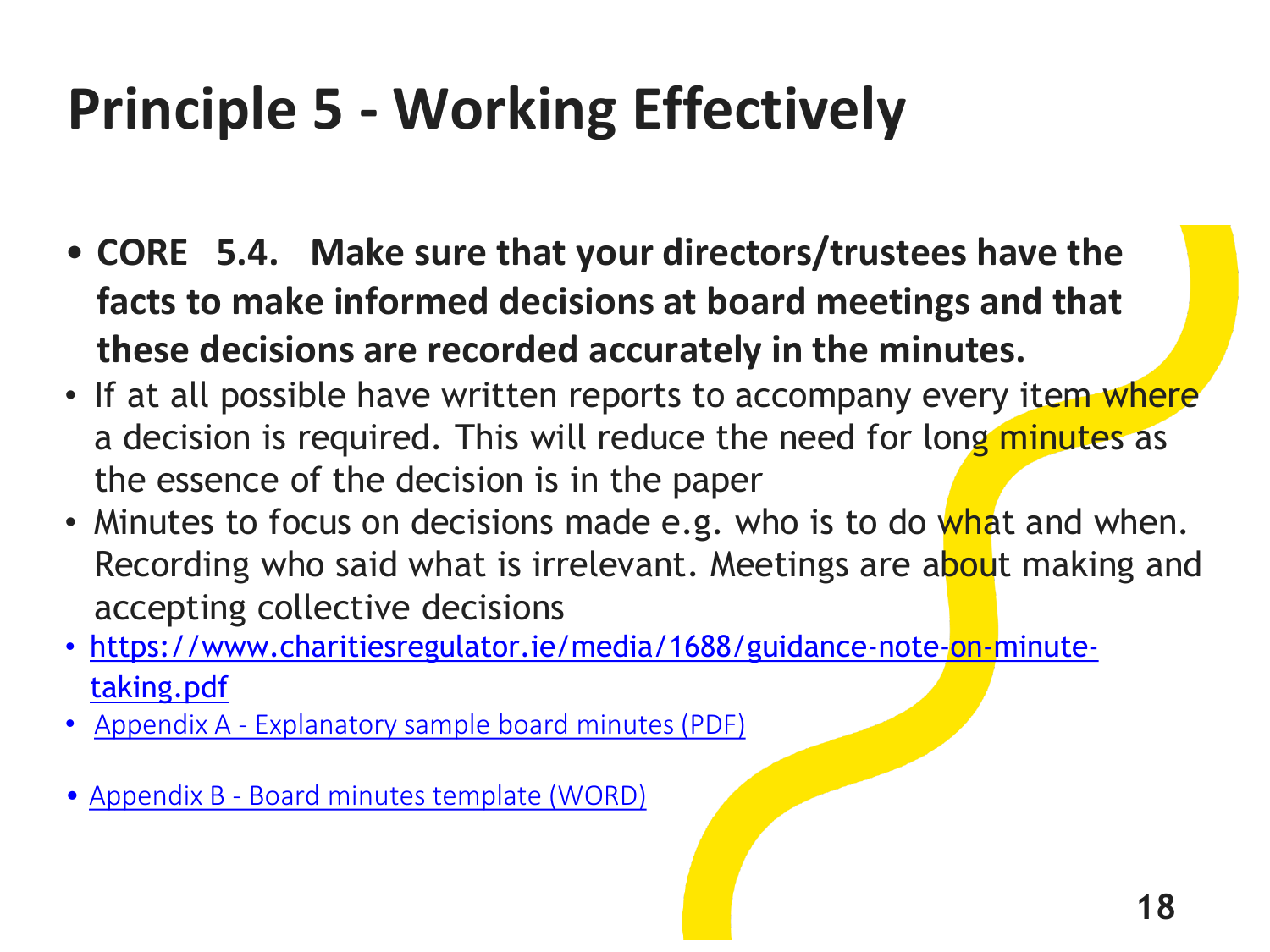- **CORE 5.5. Consider introducing term limits for your committees/directors/ trustees, with a suggested maximum of nine years in total.**
- Introducing new blood is vital and there should be clear policy, preferably in the constitution, as to what life-time term limits are for officers, the board and committees. Three-year terms with a max of 3 terms i.e NINE YEARS max on the Board .....and only 1 term in any particular officer role.
- Organisations struggle with this but it is essential to have volunteer policies and create succession pathways through committees and through external recruitment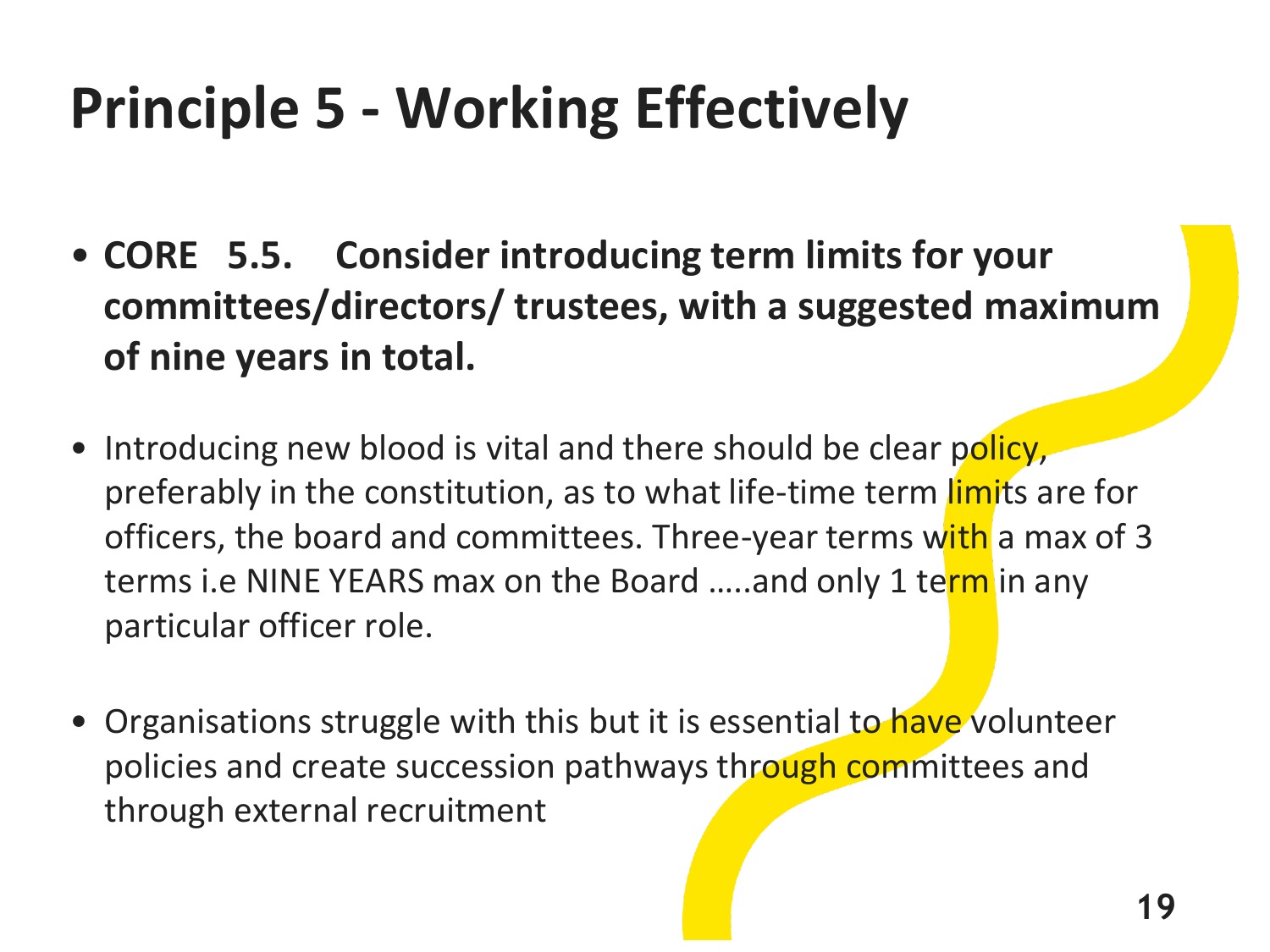- **CORE 5.6. Recruit suitable new directors/trustees as necessary and make sure that they receive an induction**
- Based on the outcome of 5.1 above seek people with specific skills and experience to sit on the board and committees.
- Make it mandatory that all new directors and committee members receive a structured induction pack and session and sign that they understand their roles and responsibilities.
- <https://www.charitiesregulator.ie/media/1770/guidance-note-on-succession-planning.pdf>
- [https://www.charitiesregulator.ie/media/1715/recruitment-and-induction-of-prospective](https://www.charitiesregulator.ie/media/1715/recruitment-and-induction-of-prospective-charity-trustees.pdf)charity-trustees.pdf
- [https://www.charitiesregulator.ie/media/1768/due-diligence-on-prospective-charity](https://www.charitiesregulator.ie/media/1768/due-diligence-on-prospective-charity-trustees.pdf)trustees.pdf
- <https://www.charitiesregulator.ie/media/1720/induction-pack-checklist.pdf>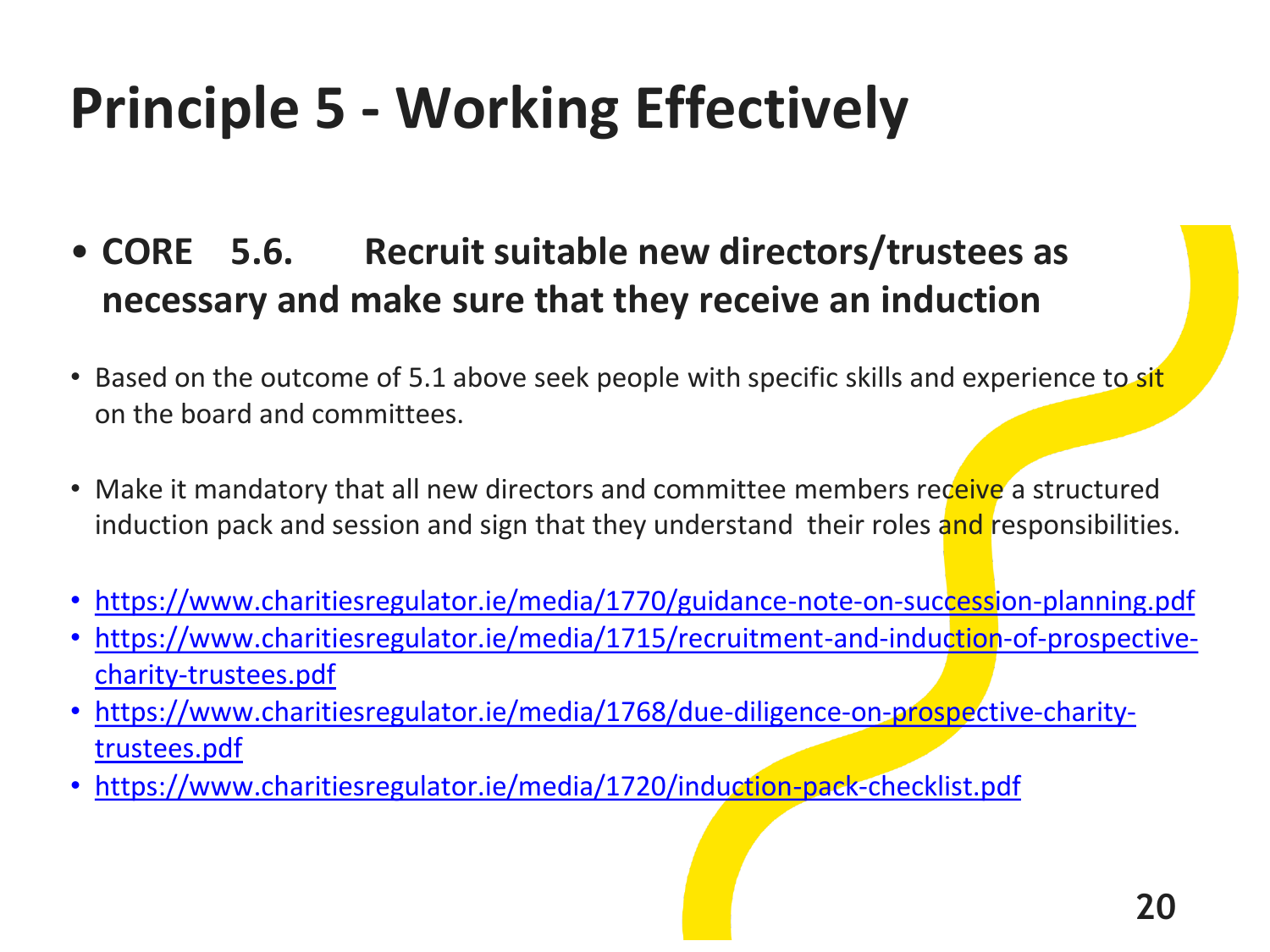- **CORE 5.7. Make sure all of your trustees understand their roles, their governing document and this Code.**
- Induction should include bringing new members, (and continuing members at least every three years) through the key documents of the organisation so that they fully understand all of what they are responsible for and so that they understand the **policies** and procedures associated with their roles
- [https://www.charitiesregulator.ie/media/1078/guidance-for-charity-trustees-july-](https://www.charitiesregulator.ie/media/1078/guidance-for-charity-trustees-july-2017.pdf)2017.pdf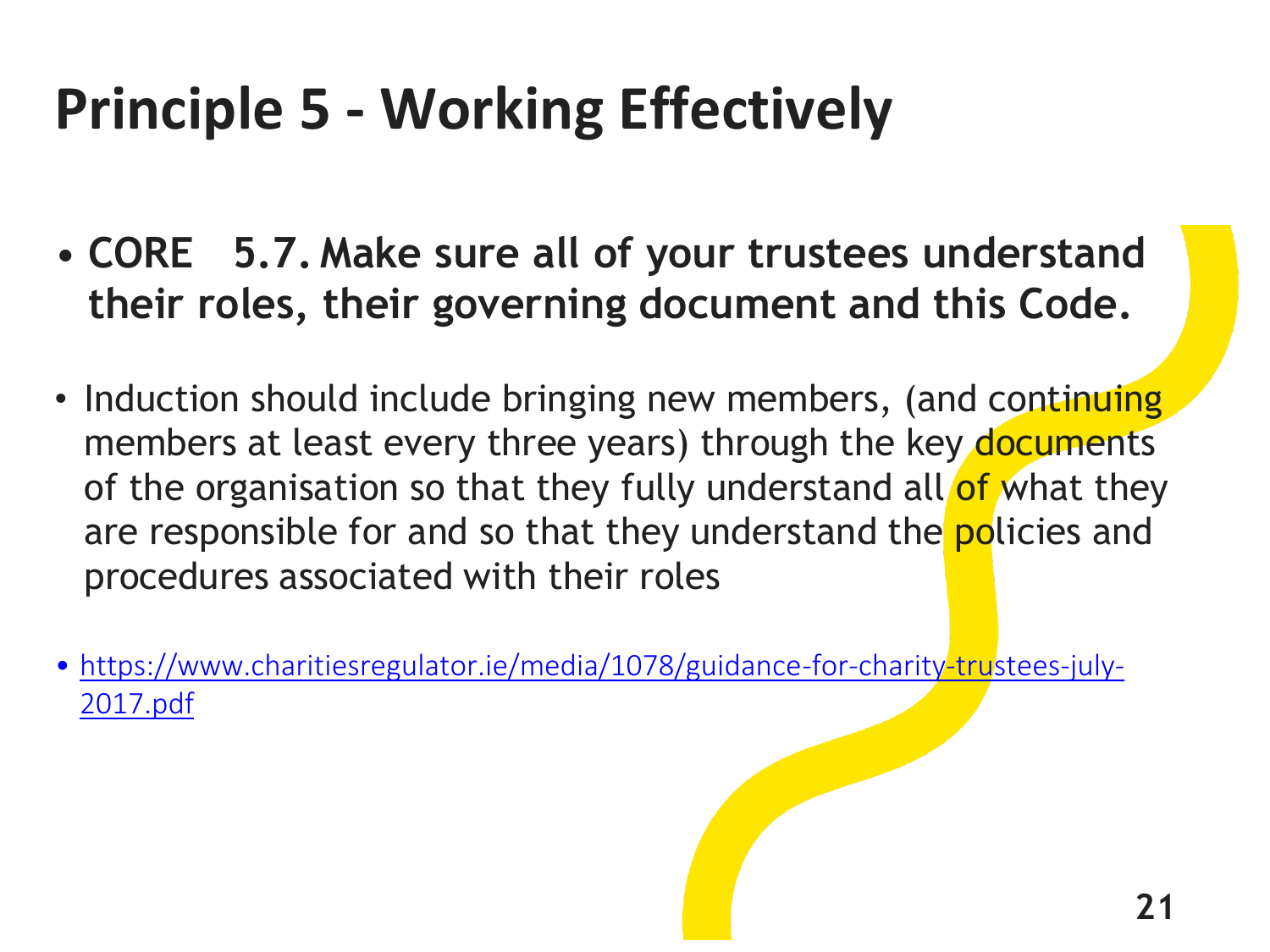- **CORE 5.8. Commit to resolving problems and emerging issues as quickly as possible**
- Hoping problems will go away doesn't usually work. Not properly tackling concerns when they come to an organisation's attention will inevitably cause bigger problems later. - A stitch in time……
- Expect that all directors/committee members and staff will always seek to raise issues about which they have concerns in an appropriate nonconflictual way, and that there is a process of openness to hearing about problems which are thoroughly investigated, reported on, and resolved.
- Adopt a Confidential Disclosures ('Whistleblower') Policy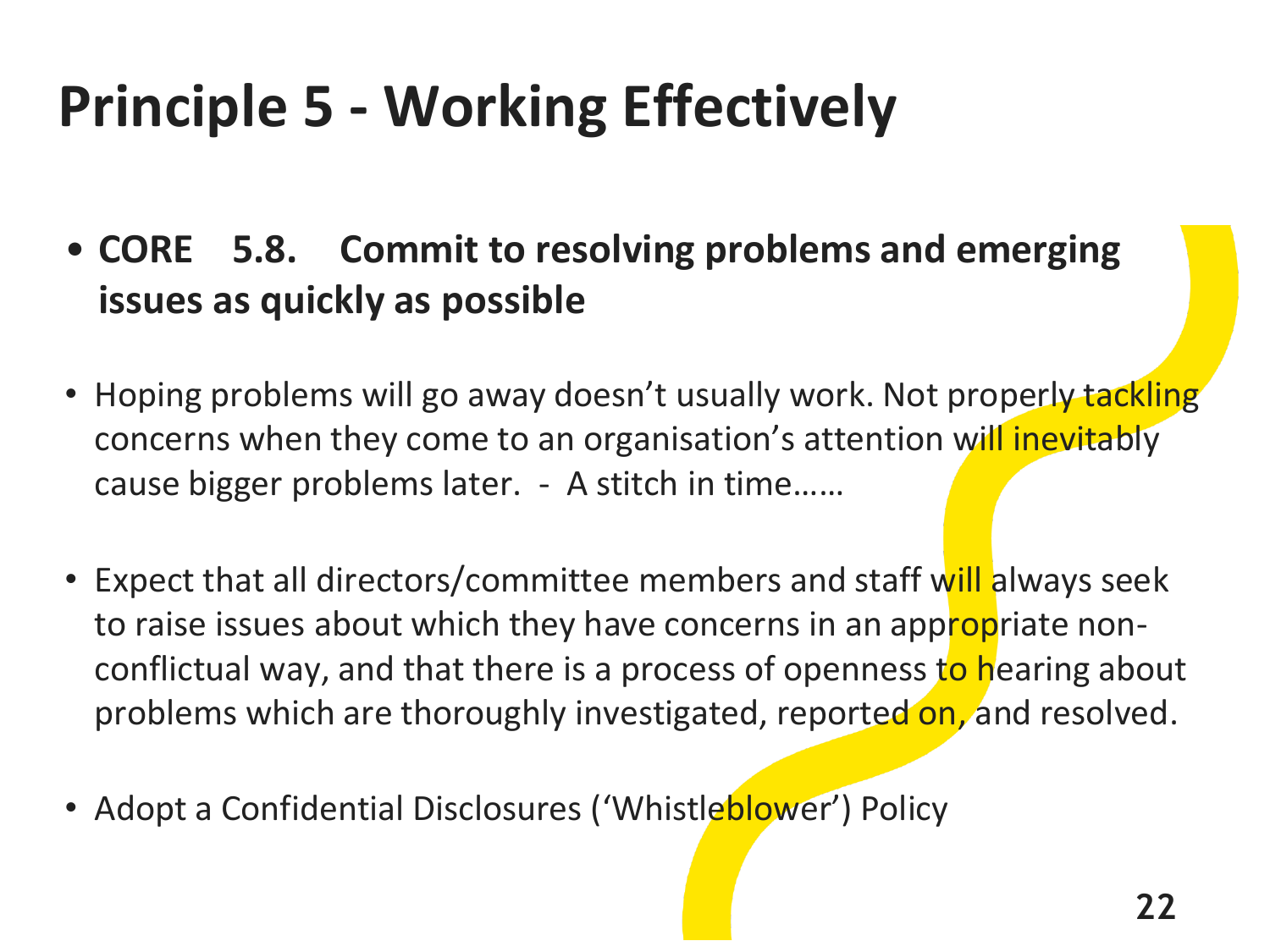- **CORE 5.9. From time to time, review how your board operates and make any necessary improvements**
- Just because it seems to be going well is not a reason for considering how it might go better.
- Ask a trusted member or an independent specialist to confidentially review the work of the organisation where suggestions on changes might be needed to improve efficiency and performance.
- Review sub-committee performance too.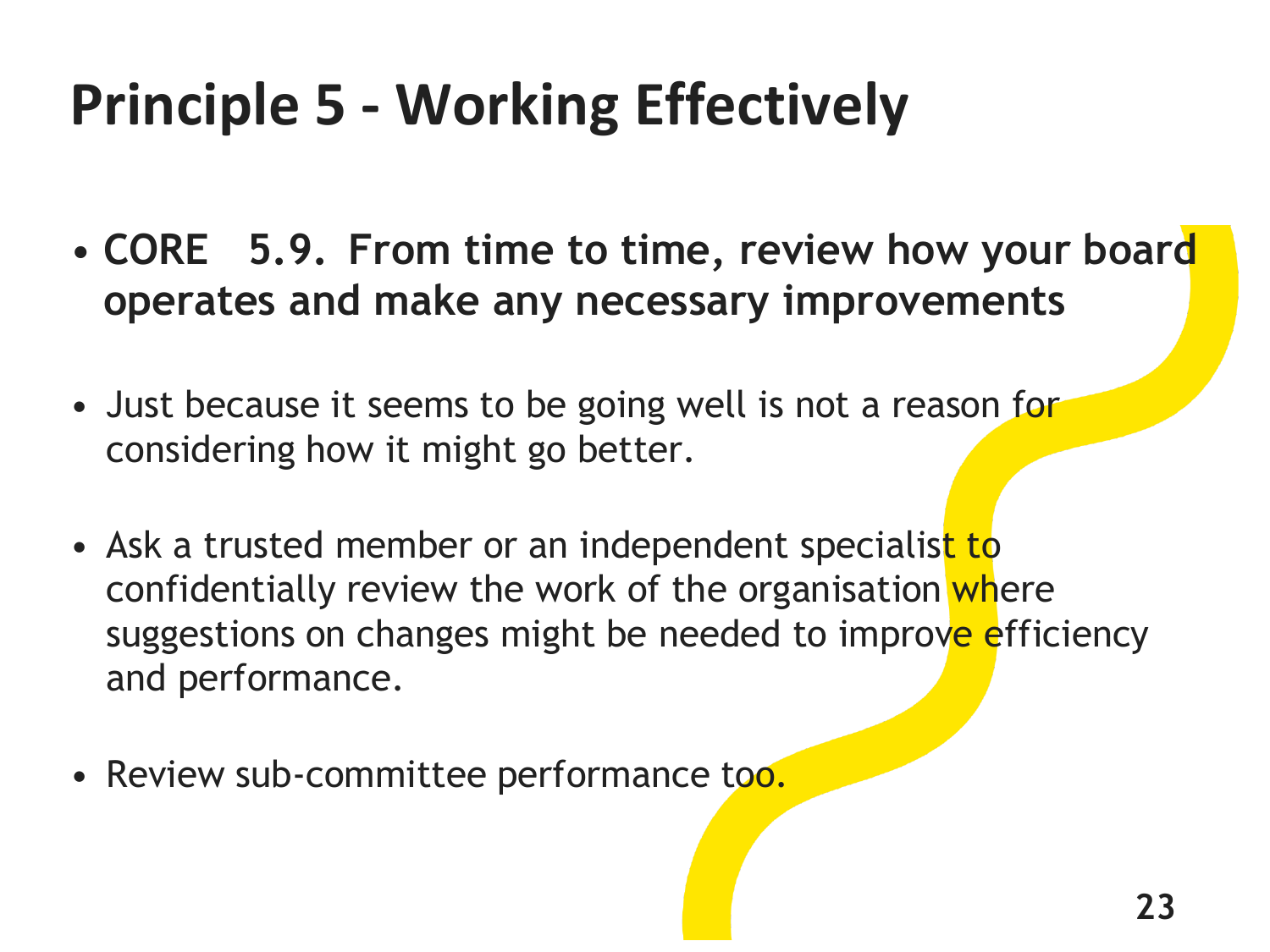- 5.10. Make sure you send out board packs with enough notice and include all relevant reports and explanatory papers to enable informed decision-making.
- 5.11. Make sure that you have a charity trustee succession plan in place and consider how you can maximise diversity among your charity trustees.
- 5.12. Put in place a comprehensive induction programme for new charity trustees.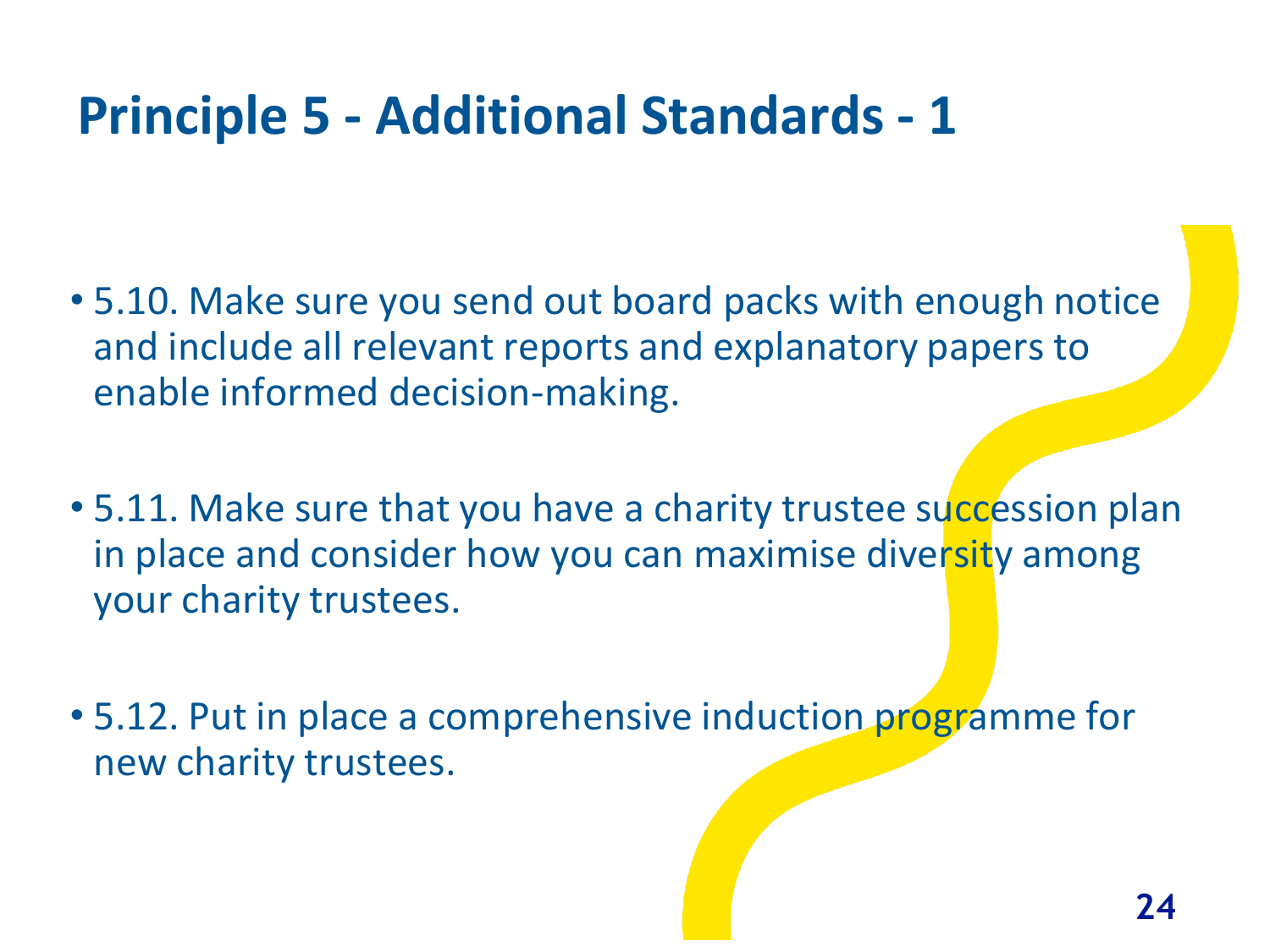- 5.13. Conduct a regular review that includes an assessment of: the effectiveness of your board as a whole, office holders and individual charity trustees; adherence to the board code of conduct; and the structure, size, membership and terms of reference of any subcommittees.
- 5.14. Do regular skills audits and provide appropriate training and development to charity trustees. If necessary, recruit to fill any competency gaps on the board or of your charity.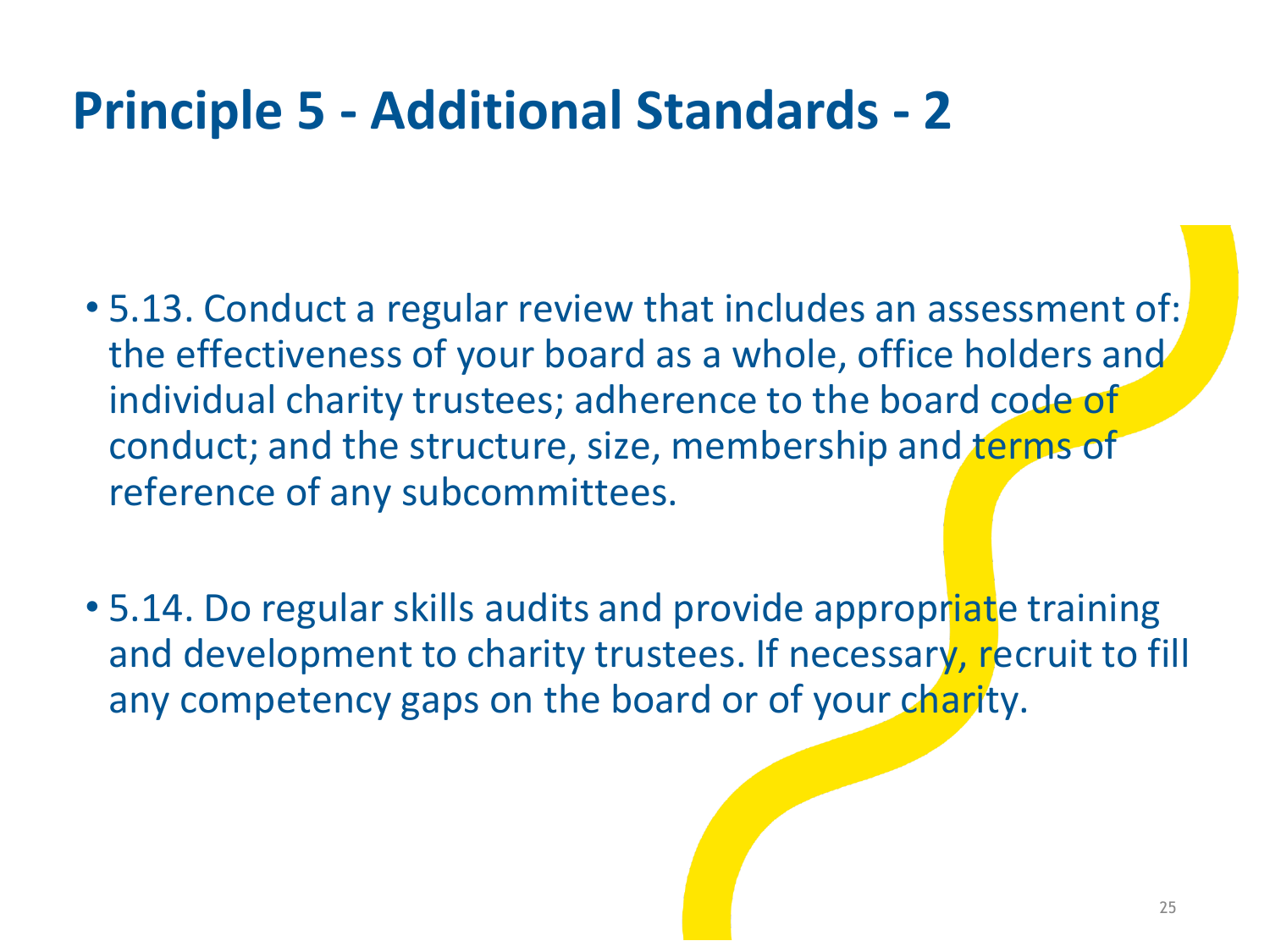- **ADDITIONAL 5.10. Make sure you send out board packs with enough notice and include all relevant reports and explanatory papers to enable informed decision-making.**
- As in 5.2, 5.3 & 5.4 adopt a set of Standing Orders to establish timeframes and minimum practices about getting the best from meetings through the early circulation of all relevant material and expecting that members will have read what they receive and will engage with integrity and effort to produce the best possible decisions on behalf of the organisation.
- As with 5.6 and 5.7 directors chosen for their skills and experience will raise the quality of analysis and decision making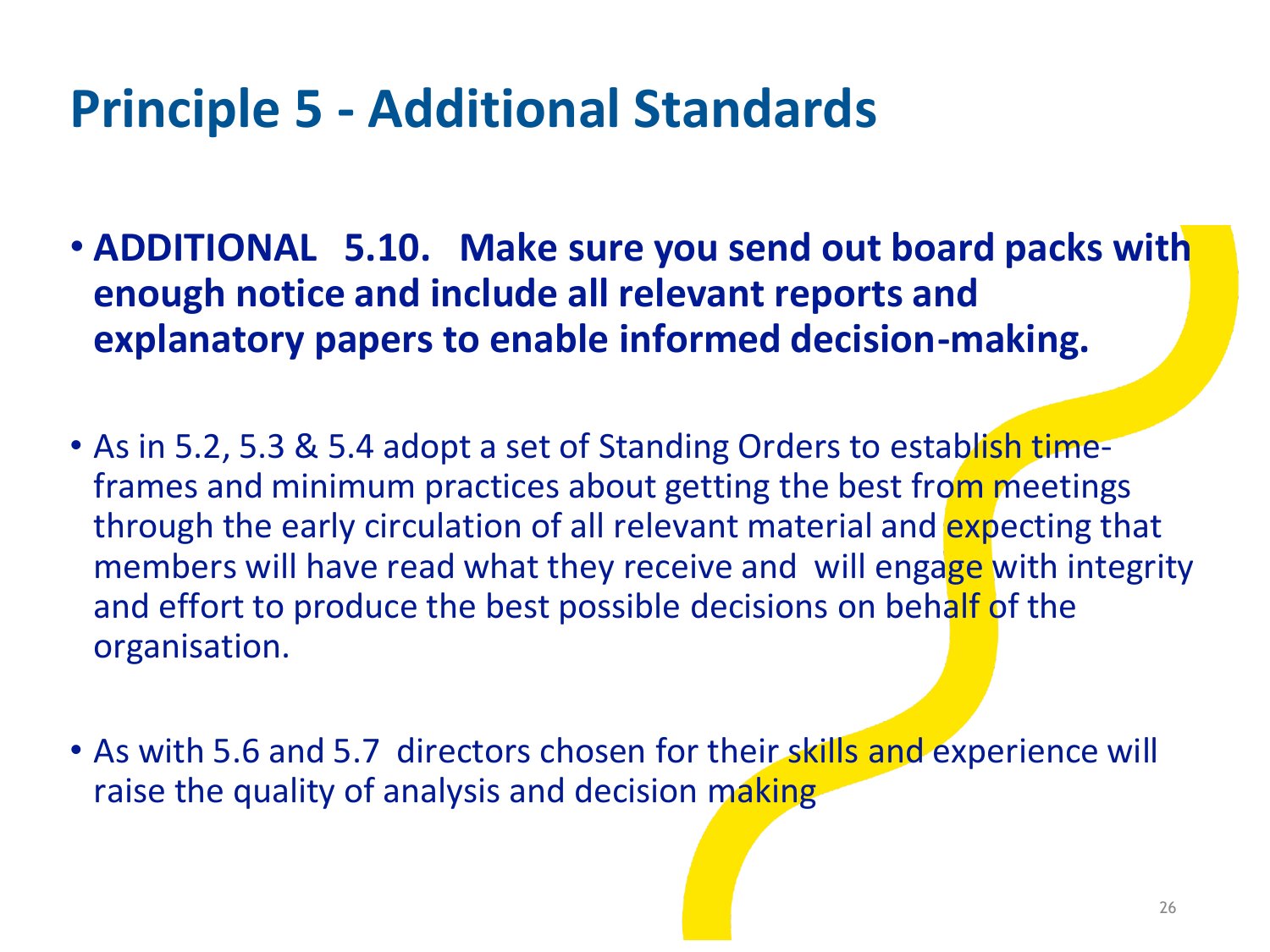- **ADDITIONAL 5.11. Make sure that you have a director/trustee succession plan in place and consider how you can maximise diversity among your directors/trustees.**
- The (company) secretary should keep a register of the appointment of directors and should flag all impending terms due to end at least six months in advance so that the board can collectively consider the skills needed for the next few years and put a suitable 'recruitment' plan in place ensure the sustainability of the organisation. A nominations committee might be established.
- Seek to have directors from differing backgrounds and experience. Consider age, gender, socio-economic background …

• See LINKS in 5.6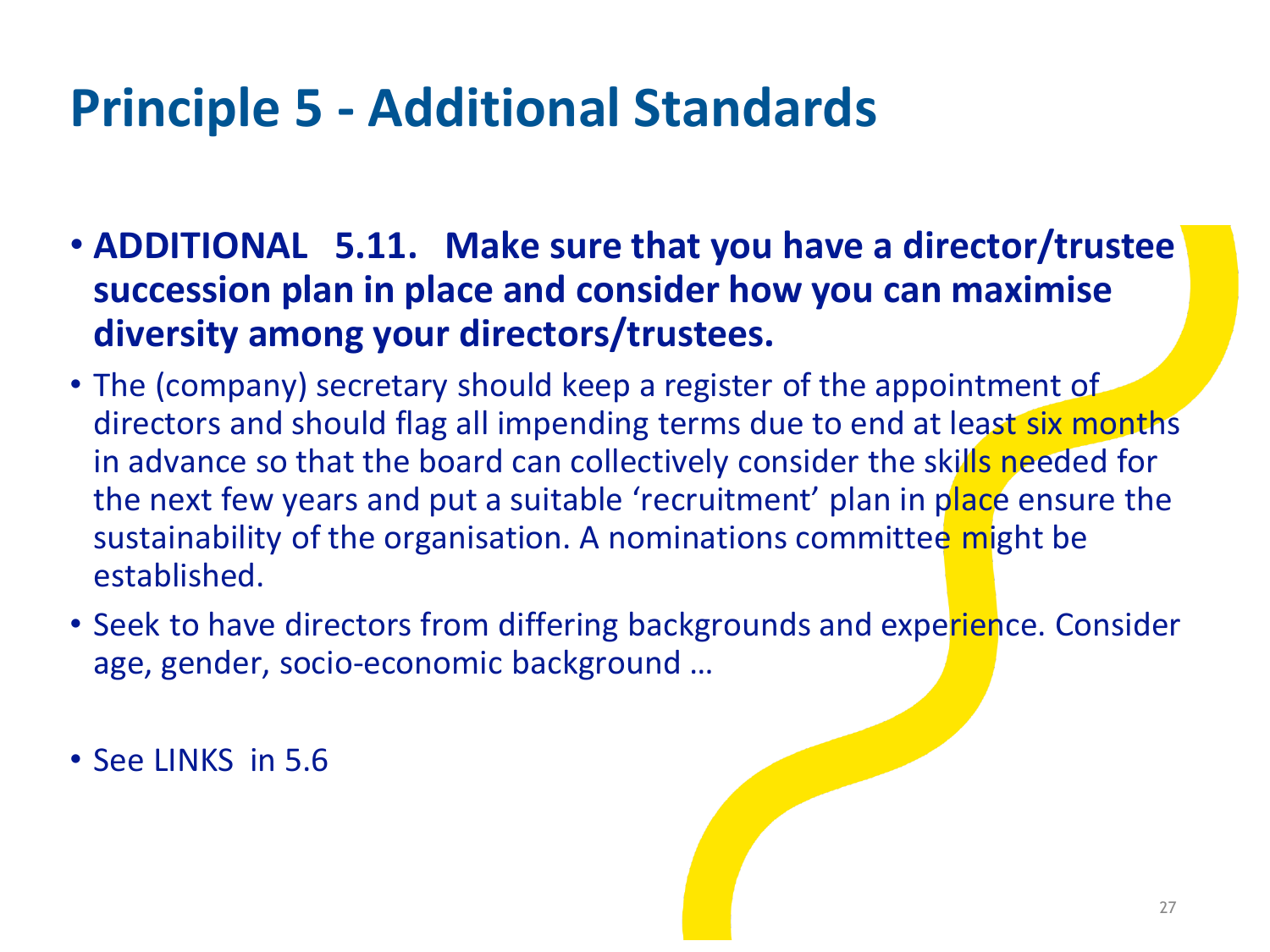- **ADDITIONAL 5.12. Put in place a comprehensive induction programme for new directors/trustees.**
- Everybody who joins a board or committee should be informed on all aspects of its structure and operation through an induction programme which would include all key plans, reports/audits, policies, procedures and should meet the chair and senior staff person.
- Develop a standard Induction Programme for new people whether on the Board or a sub0committee
- New members should sign Codes of Conduct and a Register of Interest.
- See LINKS at 5.6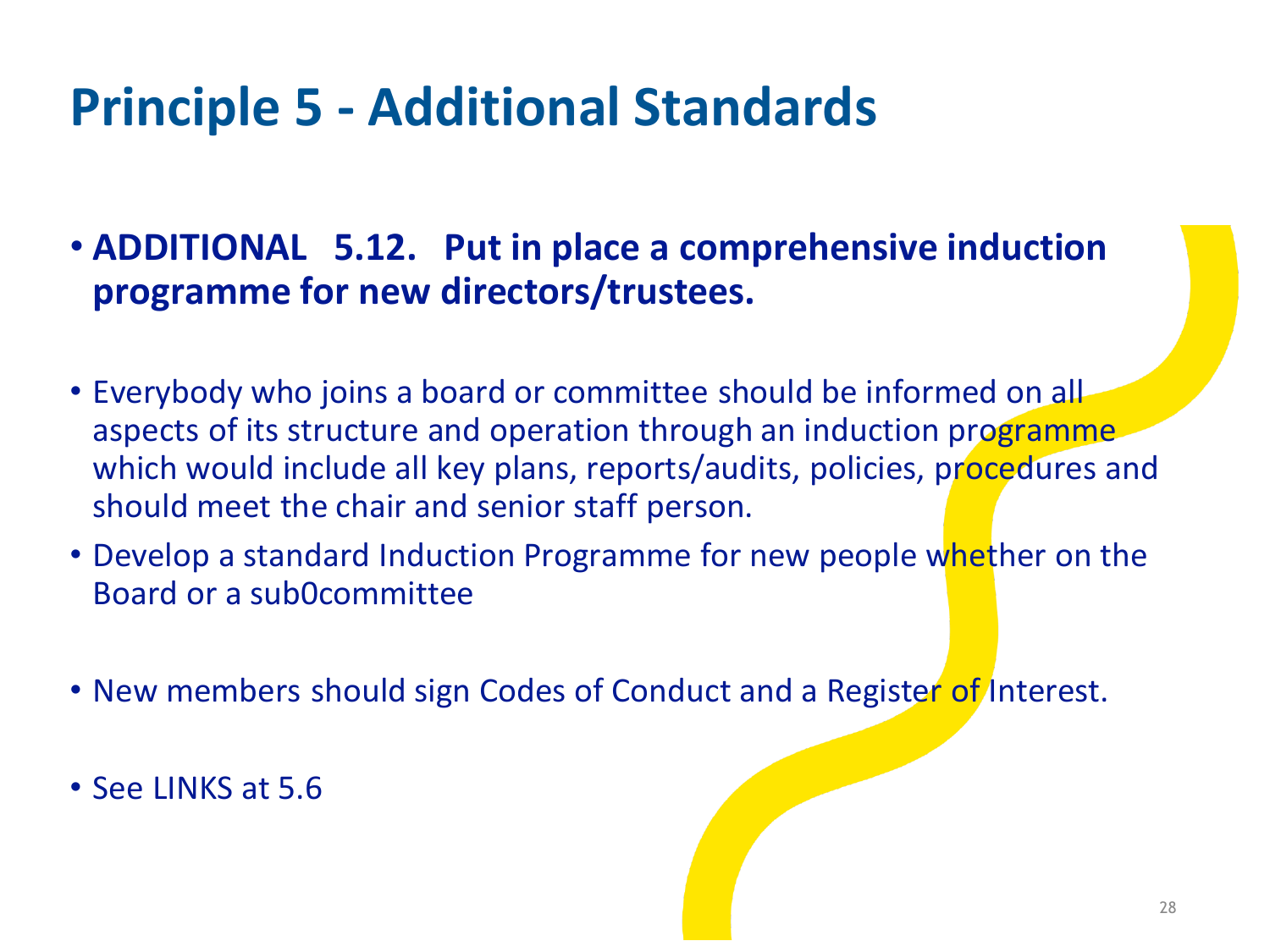- **ADDITIONAL 5.13. Conduct a regular review that includes an assessment of: the effectiveness of your board as a whole, office holders and individual directors/trustees; adherence to the board code of conduct; and the structure, size, membership and terms of reference of any subcommittees.**
- For more complex organisations this can be a more in-depth review/analysis than that undertaken Core Standard 5.9.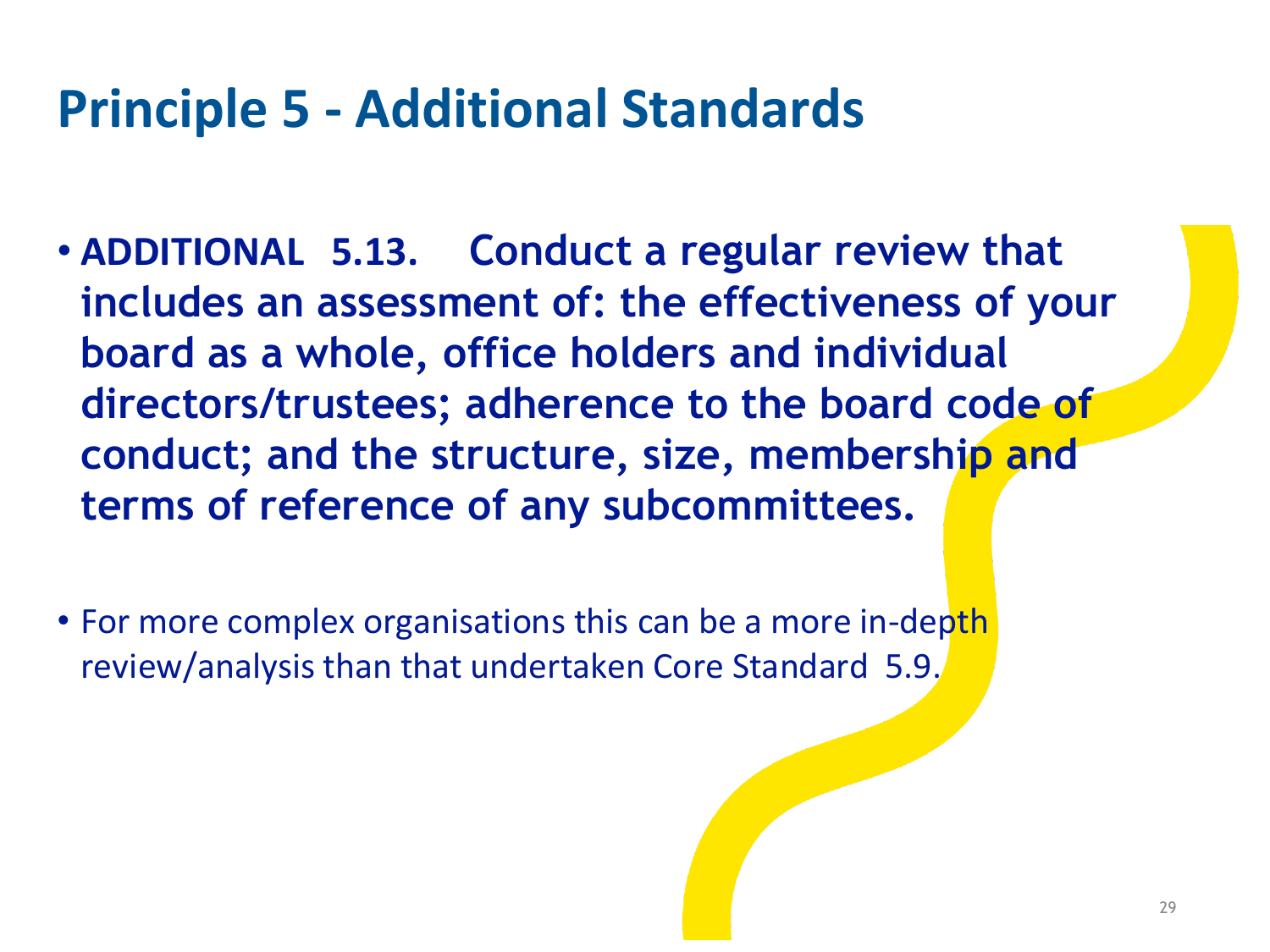- **ADDITIONAL 5.14. Do regular skills audits and provide appropriate training and development to directors/trustees. If necessary, recruit to fill any competency gaps on the board or of your organisation.**
- As in 5.1, 5.9, 5.12 the Board should always consider how to enhance the skills of current members and to recruit new members who will bring the appropriate skills to enhance the overall capacity of their collective efforts
- Report on Board and Committee members training and conference attendances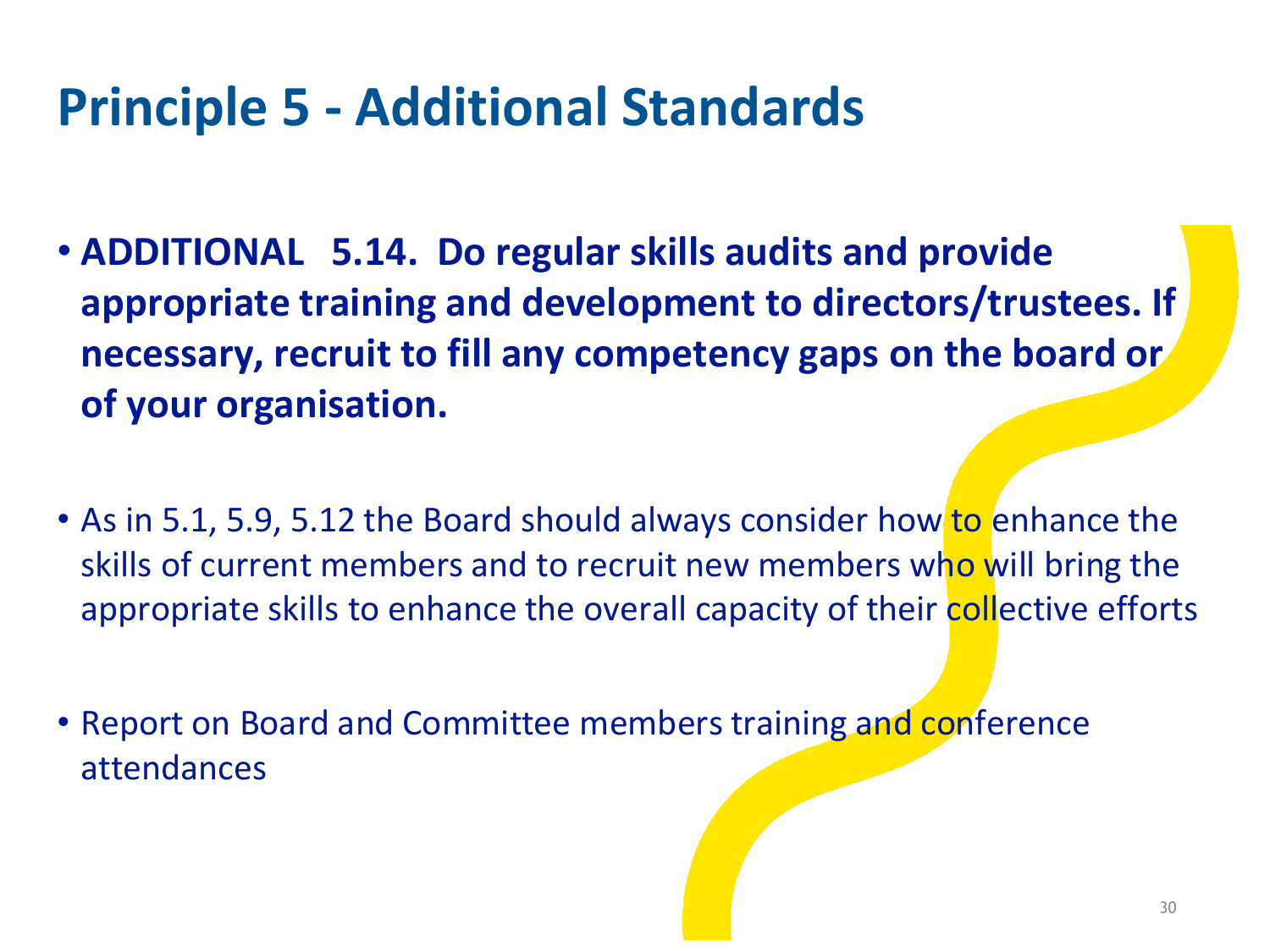- Five **CORE** Standards
- 6.1. Make sure that the name and Registered Charity and/or Company Number is displayed appropriately
- 6.2. Identify your stakeholders and decide how you will communicate with them.
- 6.3. Decide if and how you will involve your stakeholders in planning, decision-making and reviews
- 6.4. Make sure you have a procedure for dealing with queries, comments and complaints
- 6.5. Follow the reporting requirements of all of your funders and donors, both public and private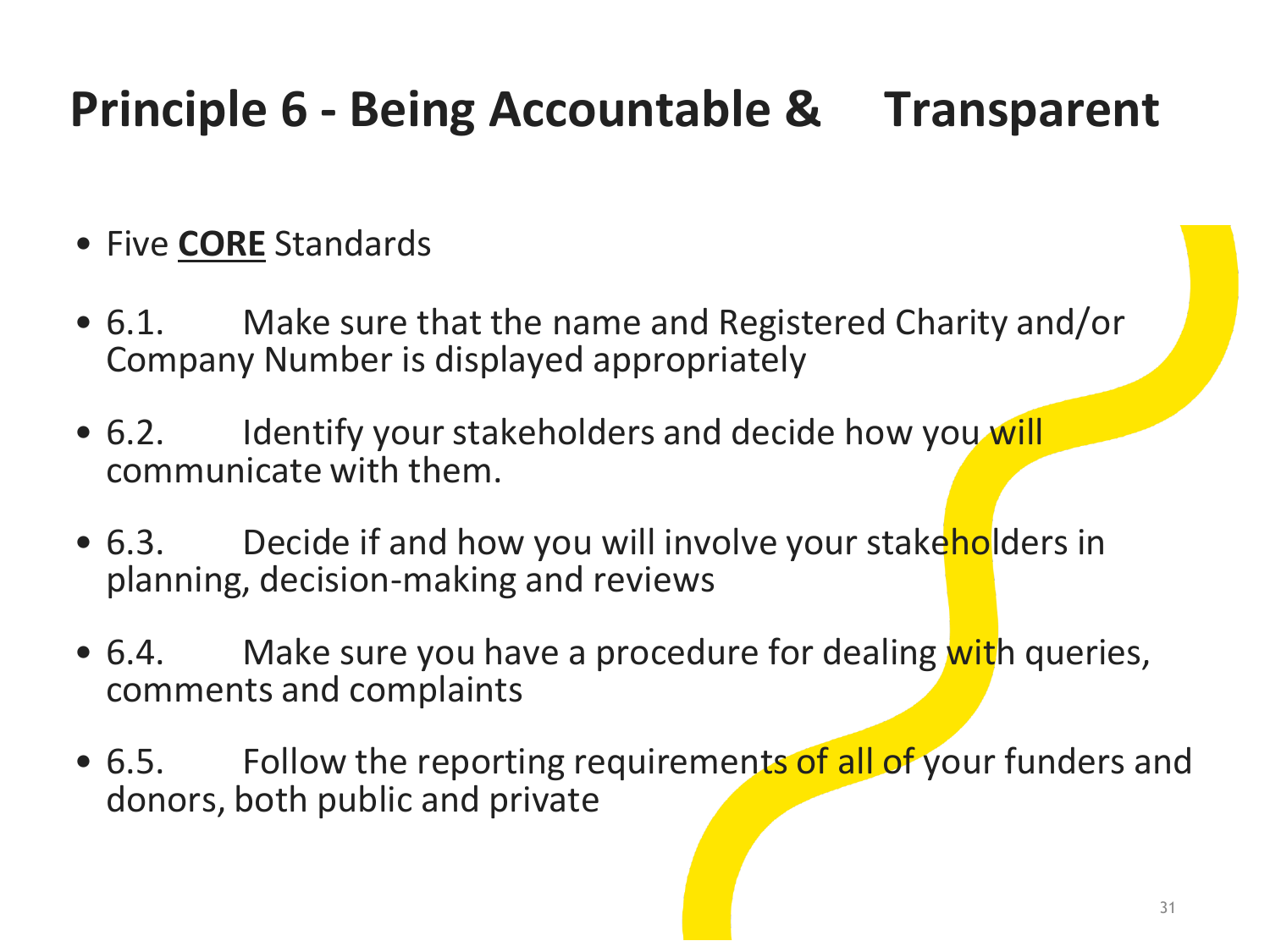- **CORE 6.1. Make sure that the name and Registered Organisation Number (RCN)/Company No/Revenue No of your organisation is/are displayed on all of your written materials, including your: website; social media platforms; and email communications.**
- It is important that all people who engage with an organisation know its legal form(s).
- Put all relevant details re Company name and number and/or charity number(s) (RCN/Chy) on all documents, website, (social) media, press releases…..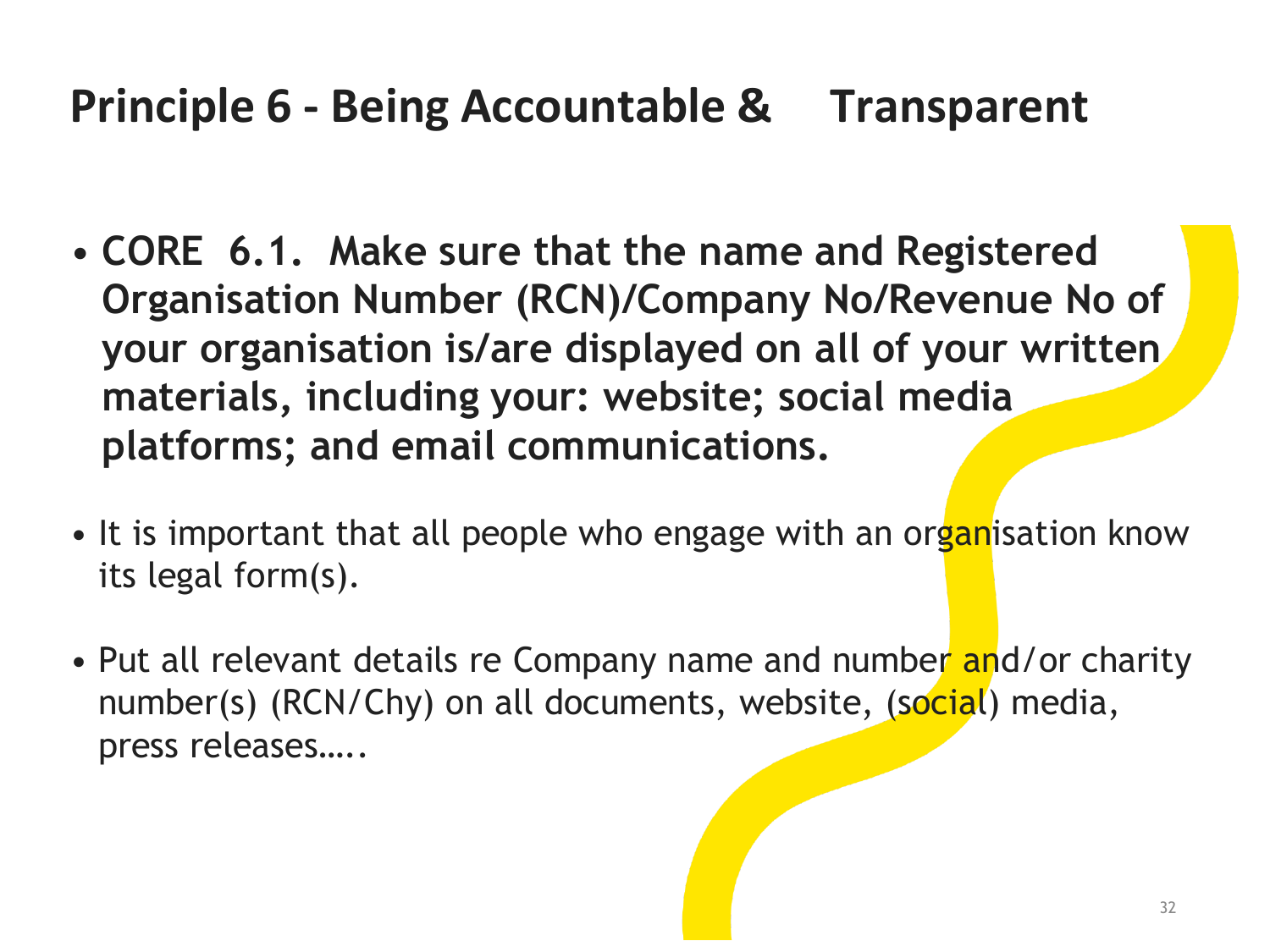• **CORE 6.2. Identify your stakeholders and decide how you will communicate with them.**

- It is critical in our 'information age' that there is a communications plan to cover all aspects of print and social media.
- Appoint a person as Communications Officer
- Identify the different interest groups (stakeholders) who you should communicate, with and how
- Have an annual plan for the type and number of communication opportunities you hope to do this year
- Report on the communications tasks undertaken
- [https://www.charitiesregulator.ie/media/1749/guidance-on-charity](https://www.charitiesregulator.ie/media/1749/guidance-on-charity-communications.pdf)communications.pdf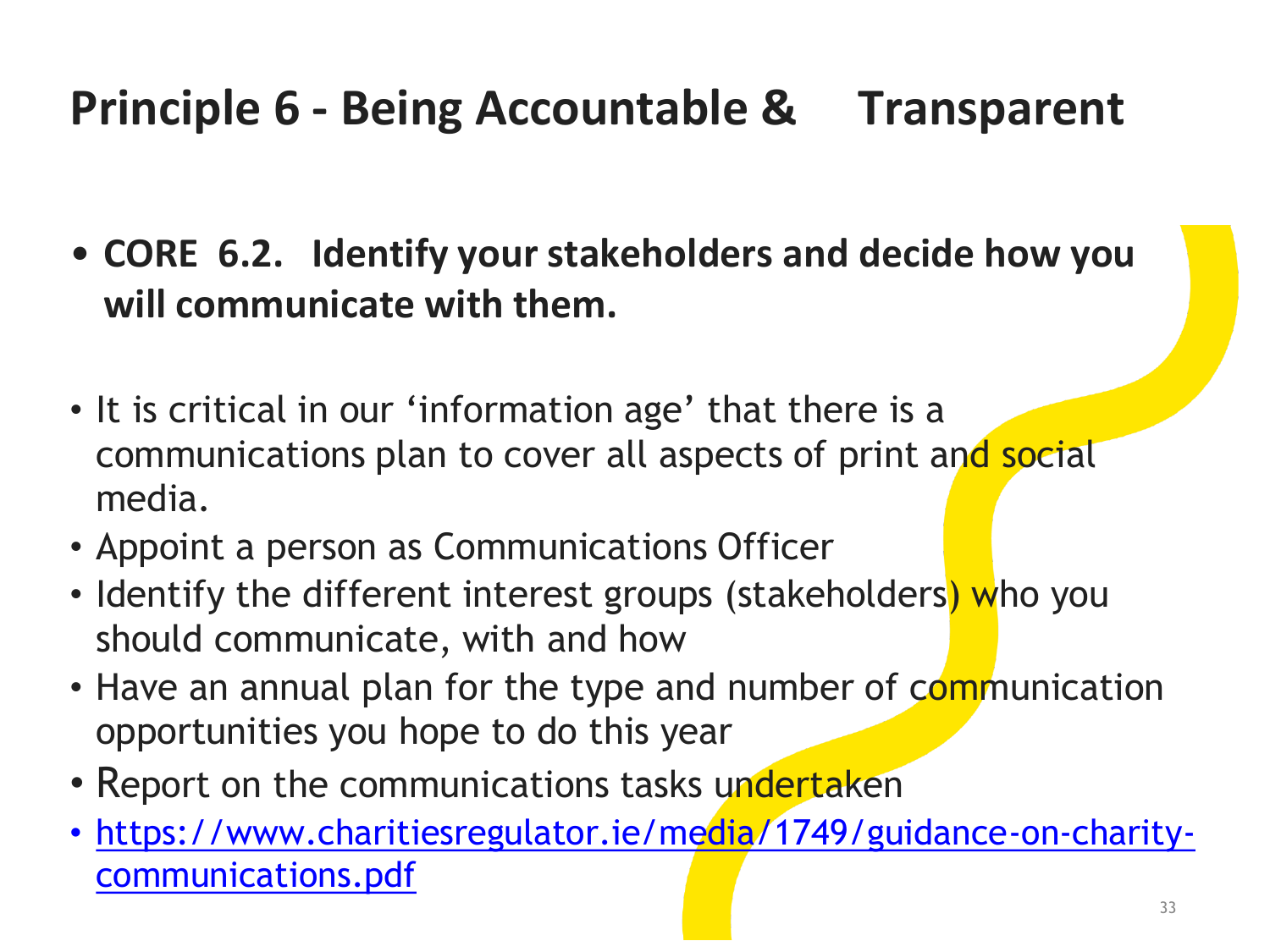- **CORE 6.3. Decide if and how you will involve your stakeholders in planning, decision-making and reviews**
- Identify how different interest groups should be engaged with so that you have feedback and creative inputs to assist the organisation in serving its purpose.
- There are many who are not active who have a lot to offer and will feel more engaged if they are given options to contribute their experiences and ideas re, the strategic plan, activity reviews, service options.....
- Put structures in place to actively seek inputs and give feedback to those who make the effort even if their ideas were not used.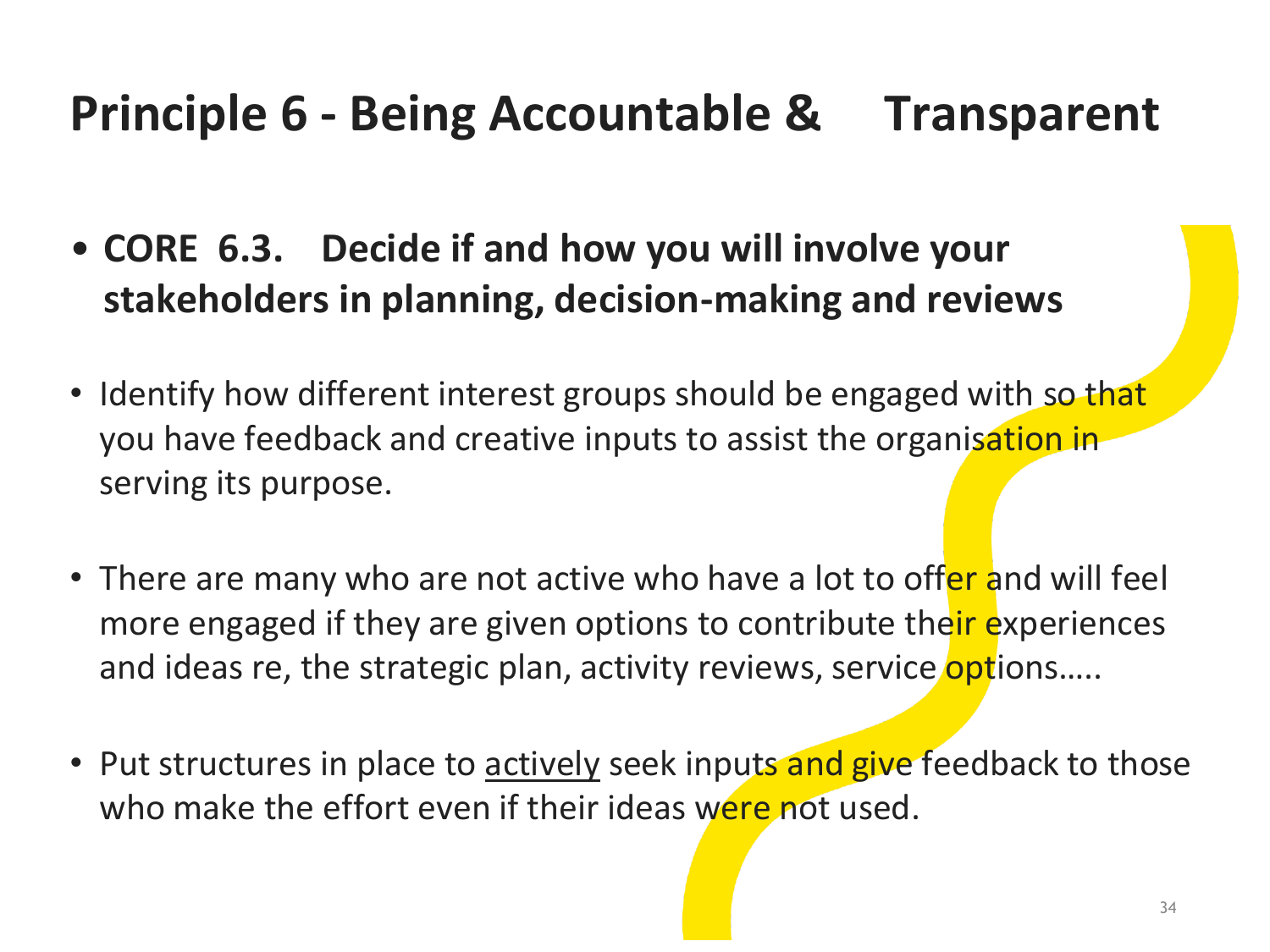- **CORE 6.4. Make sure you have a procedure for dealing with queries, comments and complaints**
- As with all other areas there is a need for the adoption of clear policies and procedures as to how complaints are dealt with so as to demonstrate that the organisation has a transparent, professional and timely system to register, examine and respond to questions or complaints no matter how trivial they may seem and no matter about whom/what they have been raised.
- Develop policies and procedures for handling of the above including an appeals process
- (see also 6.8)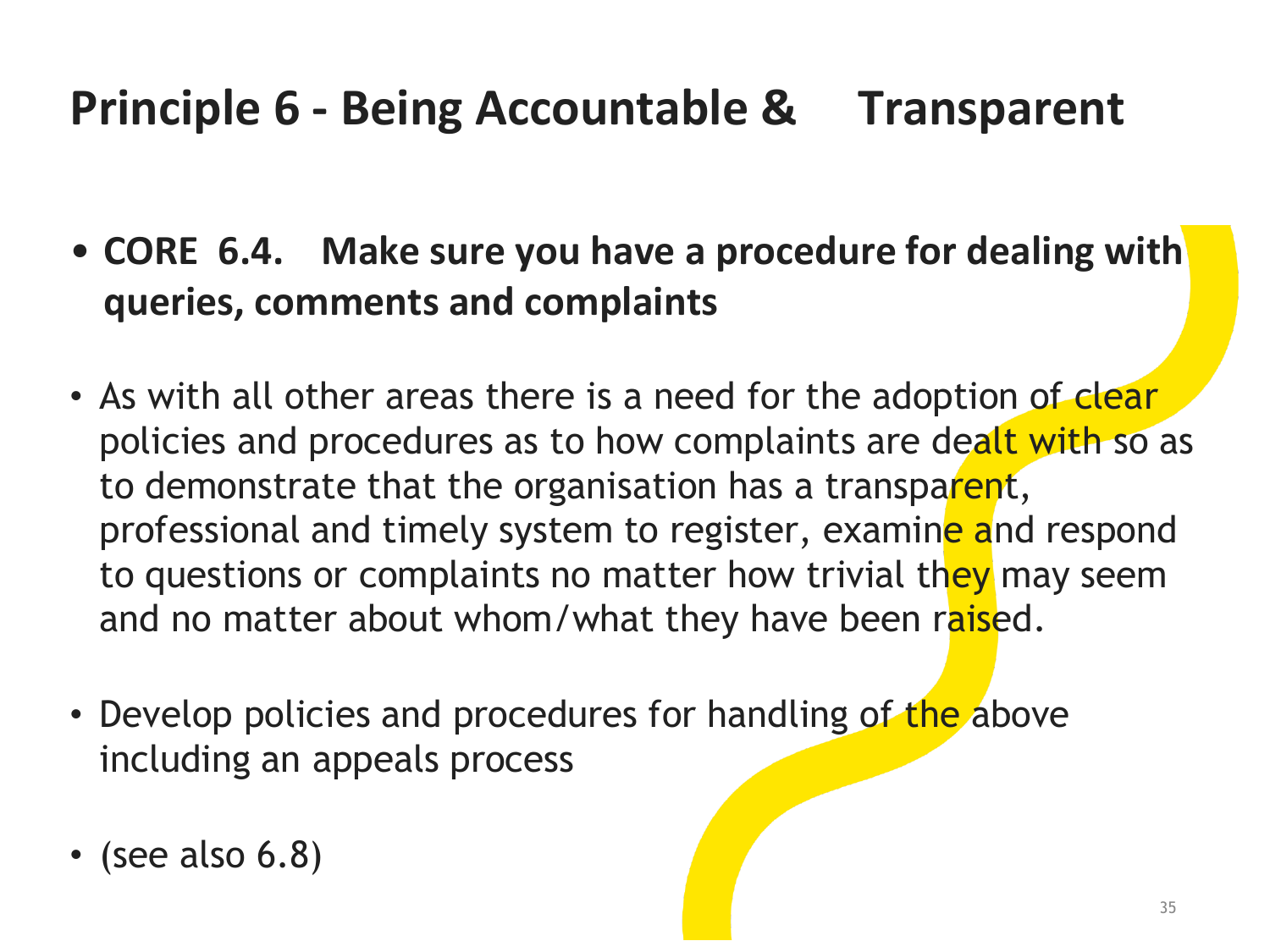- **CORE 6.5. Follow the reporting requirements of all of your funders and donors, both public and private**
- Failing to deal in a timely and accurate manner with requirements of funders to account for the work and management of funds will lead to future problems and will create negative attitudes towards an organisation categorising it as being inefficient or lazy.
- Establish clear systems and allocate responsibilities to ensure that these requirements are fully adhered to.
- Get a reputation for early and comprehensive reporting.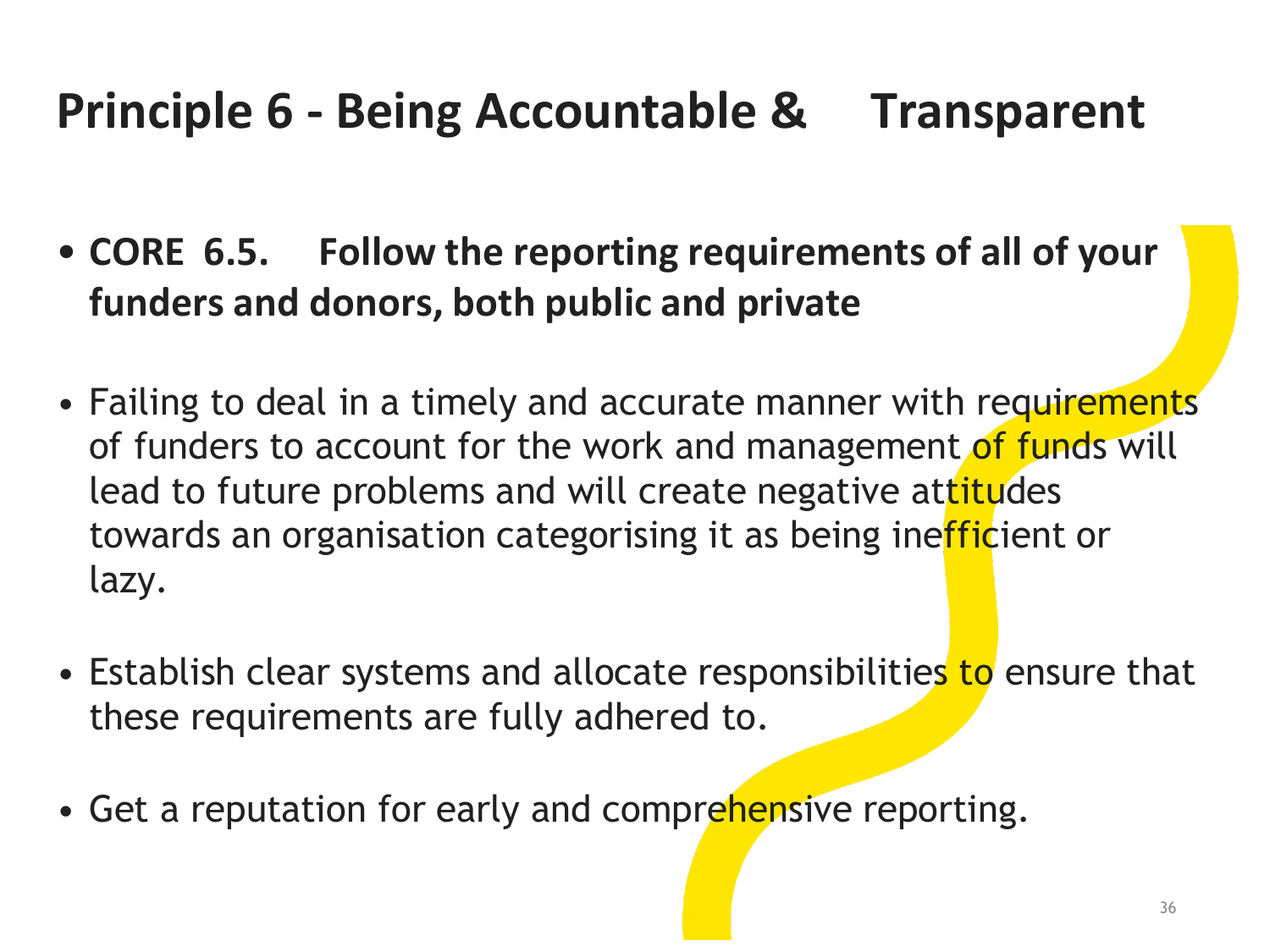- Three **ADDITIONAL** Standards
- 6.6. Produce unabridged (full) financial accounts and make sure that these and your charity's annual report are widely available and easy for everyone to access.
- 6.7. Make sure all the codes and standards of practice to which your organisation subscribes are publicly stated.
- 6.8. Regularly review any complaints your organisation receives and take action to improve organisational practice.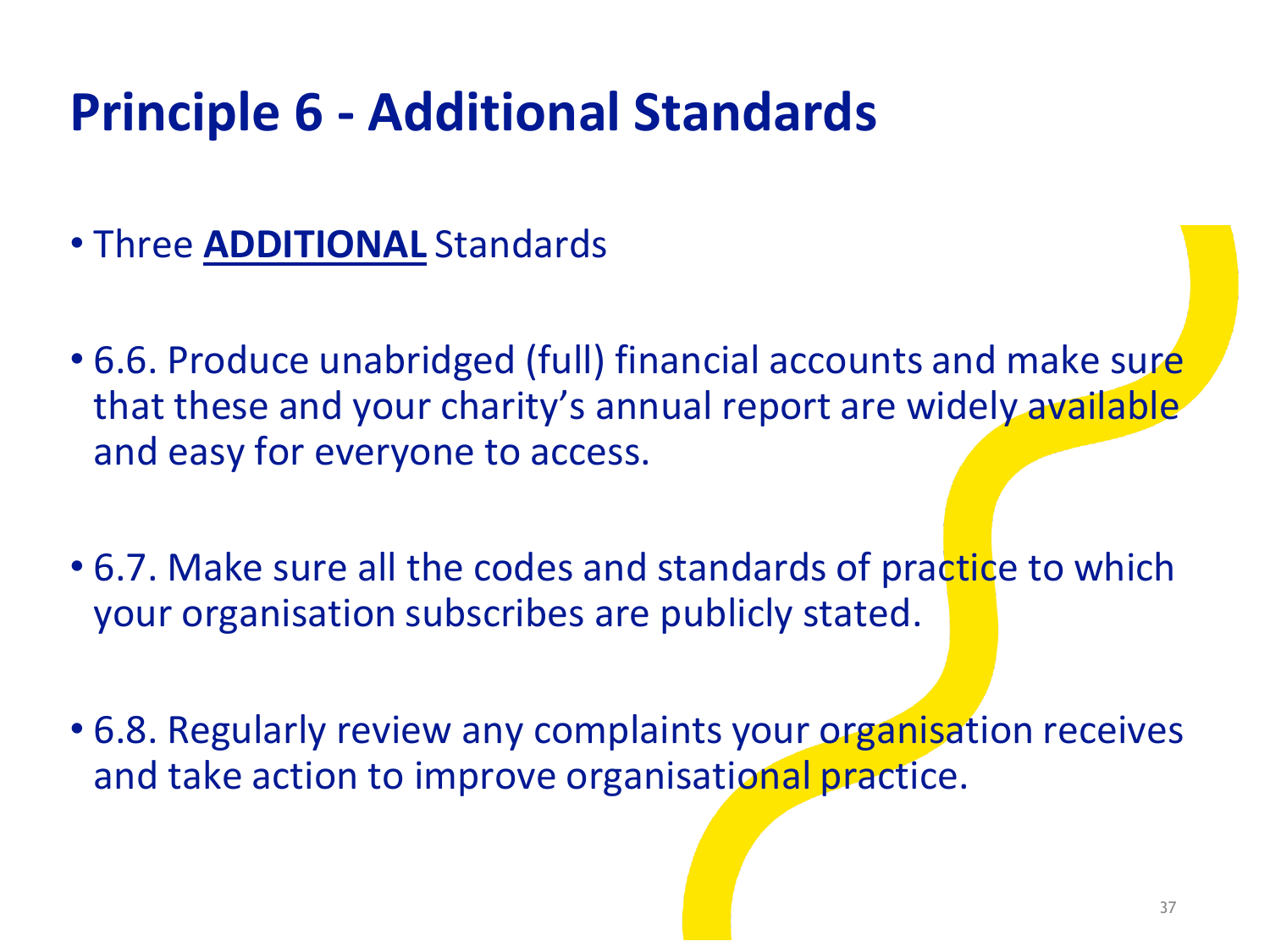- **ADDITIONAL 6.6. Produce unabridged (full) financial accounts and make sure that these and your organisation's annual report are widely available and easy for everyone to access.**
- Even if it is legally possible do not publish abridged/shortened accounts. It undermines confidence and suggests there might be something to hide.
- When the annual financial statement (audited)/accounts are approved by the board/AGM make them widely available to all stakeholders.
- Produce an annual report on activities. achievements and challenges to demonstrate your work and success.
- Annual accounts and activity reports are wonderful promotional opportunities which should not be missed.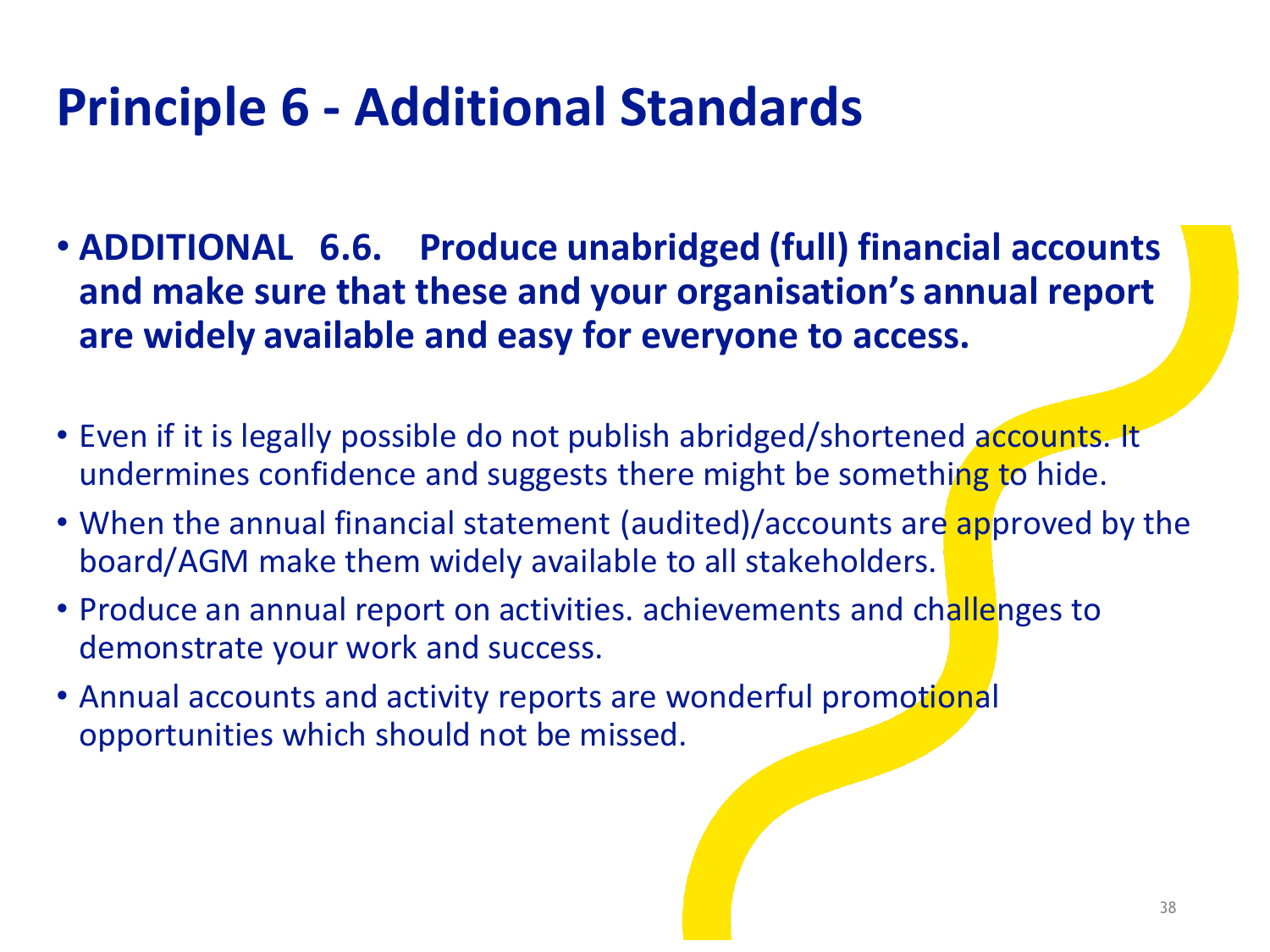- **ADDITIONAL 6.7. Make sure all the codes and standards of practice to which your organisation subscribes are publicly stated.**
- Together with the standards of this Code organisations should always aspire to test themselves against any relevant other codes or standards.
- My sectors have specific standard marks/standards/codes e.g Charities SORP
- Use the achievement of standards as a 'marketing' tool to demonstrate your commitment to improving the organisations structures, policies and procedures.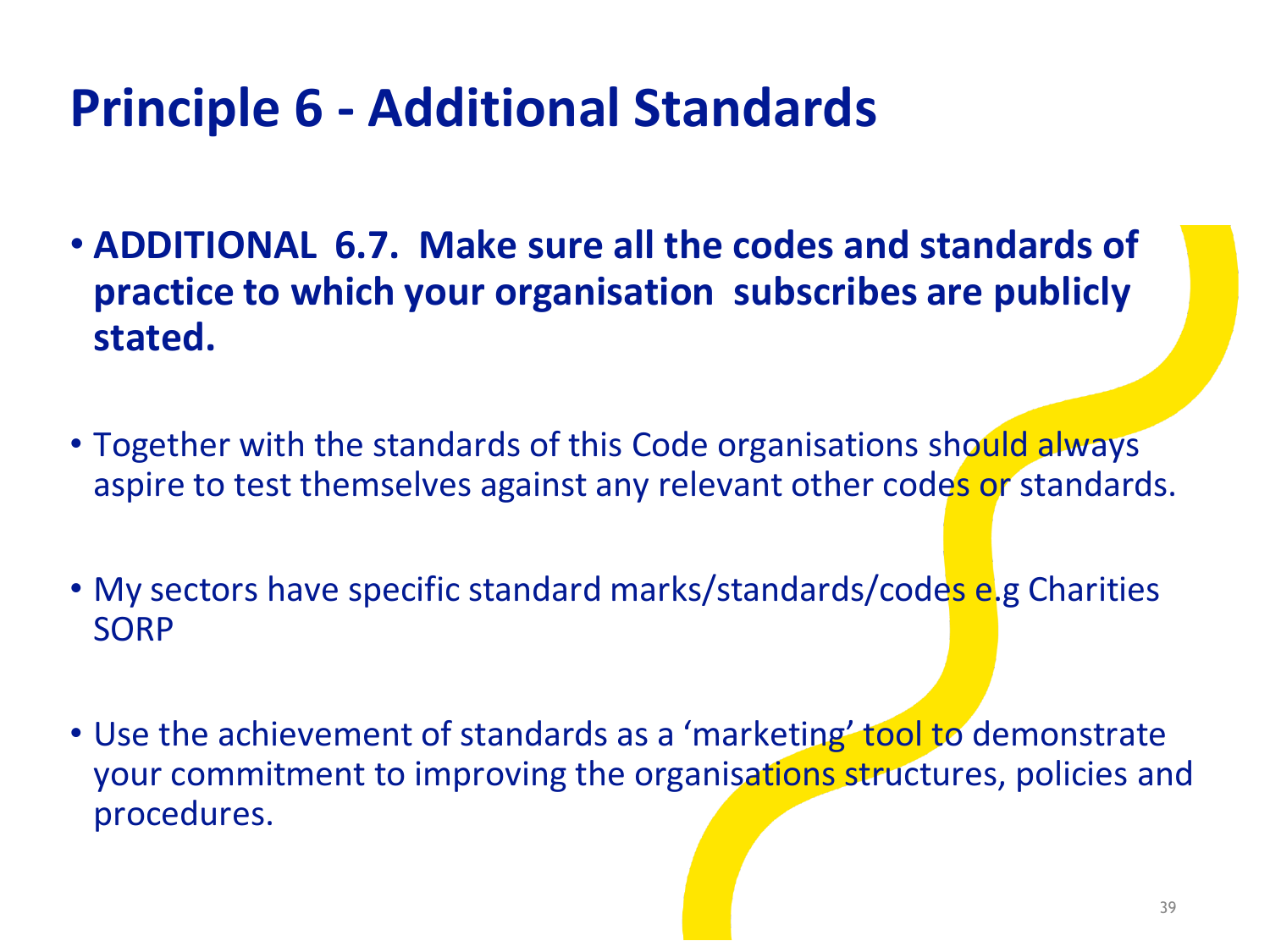- **ADDITIONAL 6.8. Regularly review any complaints your organisation receives and take action to improve organisational practice.**
- Adopt a Complaints Policy and Procedures. (as in 6.4)
- Have a complaints register and report to the Board on the range and nature of complaints and their outcomes
- Indicate how the learning from complaints caused changes to the policies and operating procedures of the organisation.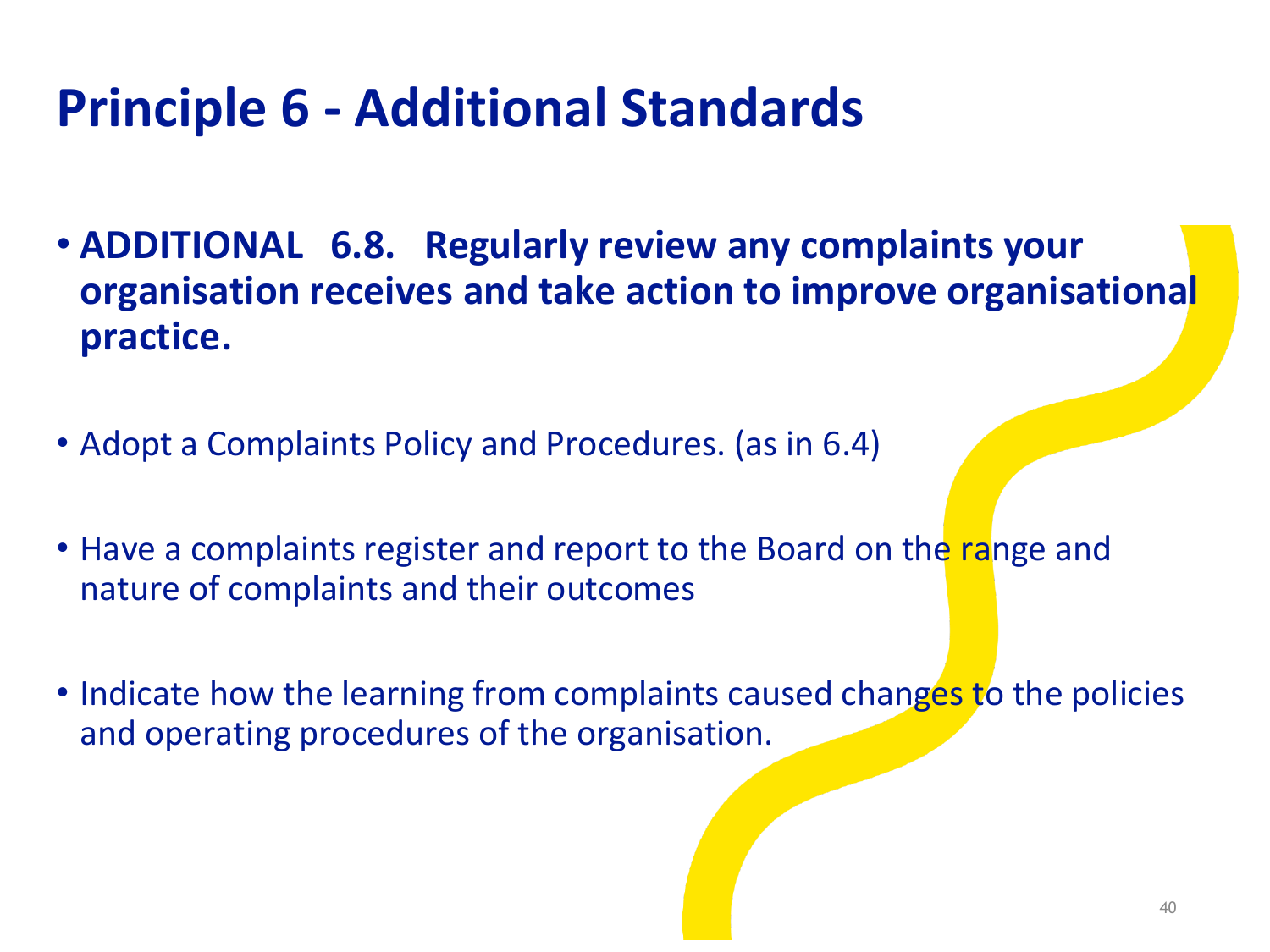# **Before Workshop 4 - April 12th**

- Review Principles 5 and 6 and put the documents you have to indicate compliance with each standard in its appropriate divider.
- From this begin to develop a work programme of what you need to do to write/adapt and allocate a lead person/group to do the work setting a time-frame to carry out the work.
- Look ahead at the Compliance Report Form see next slide which together with reports on your work on 5 & 6 will be the content of
- **Workshop 4; April 12th at 7pm**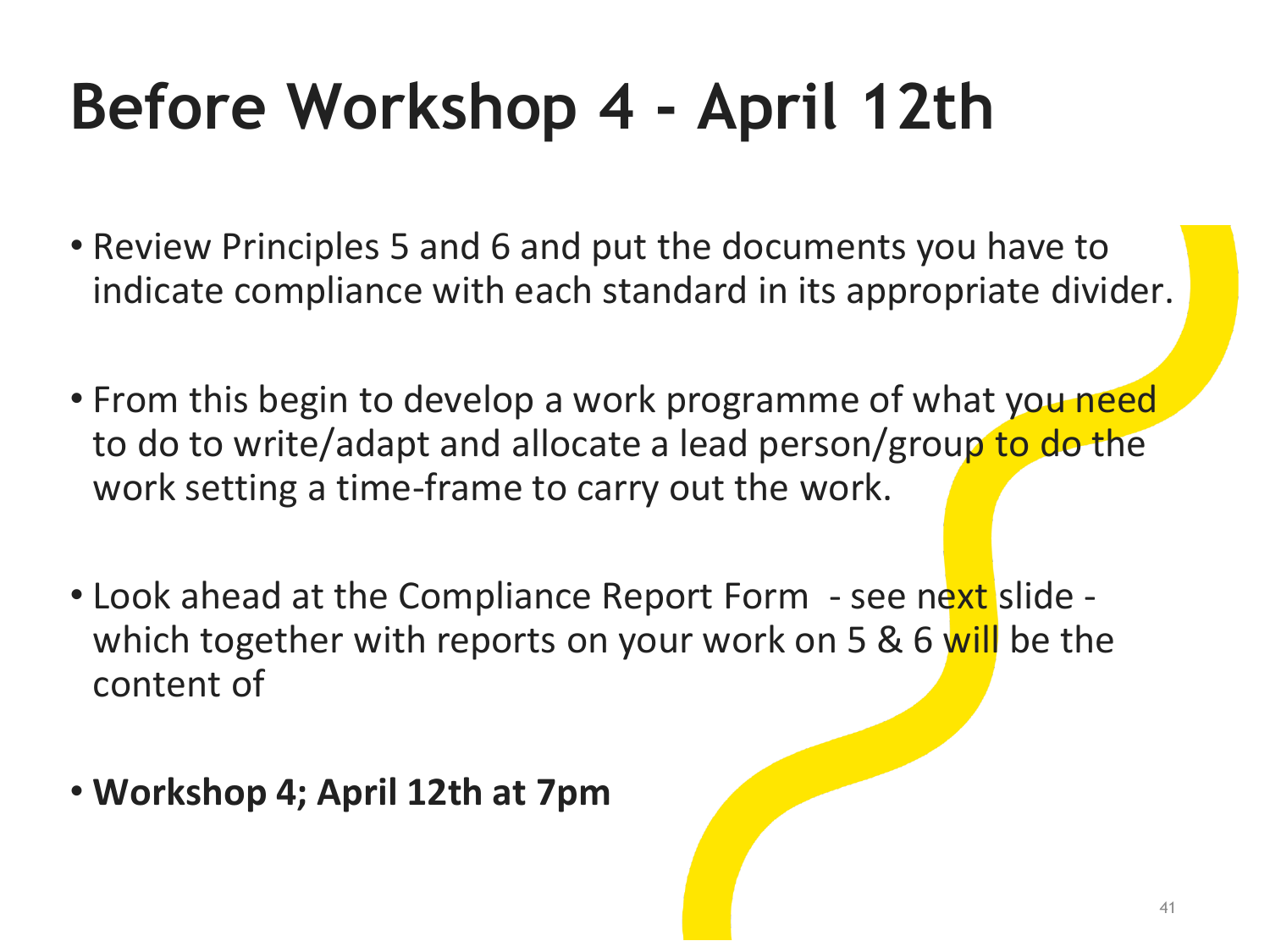# **Workshop 4 - April 12th**

- Compliance Record Form
- [https://www.charitiesregulator.ie/media/1610/charities-governance-code](https://www.charitiesregulator.ie/media/1610/charities-governance-code-compliance-record-form-editable-and-downloadable.docx)compliance-record-form-editable-and-downloadable.docx
- When and How
- Comply or Explain
- Proportionality
- Resource Material
- Support Network